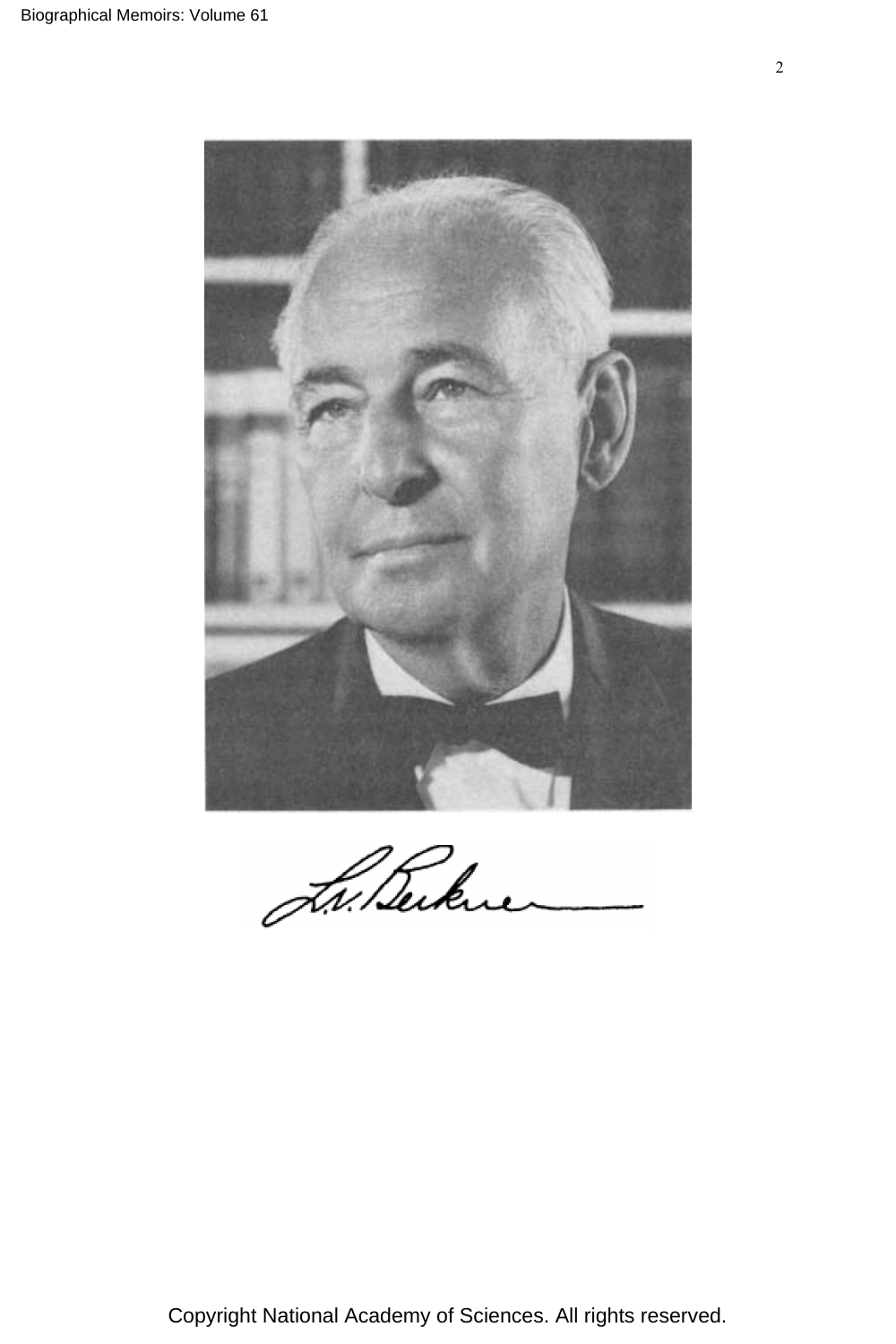# **Lloyd Viel Berkner**

## February 1, 1905-June 4, 1967

by Anton L. Hales

A Supreme Optimist, Lloyd Viel Berkner believed firmly that what *should* be done *could* be done. He had the ability, furthermore, to persuade others that this was so, thereby getting support for large, expensive projects. As his contemporary, Merle Tuve, wrote:

The astonishing thing about [Berkner's] lifetime of varied activities is the frequency with which his large-scale views and proposals were accepted and worked out, to the mutual benefits of his colleagues and the public which supported them, usually with public funds.<sup>[1](#page-19-0)</sup>

He presented his views with vigor, yet Vannevar Bush (another contemporary) was able to observe:[2](#page-19-0)

Lloyd V. Berkner was undoubtedly one of the best-liked men in the whole field of science and engineering.

He played a significant role in the scientific effort of World War II and, after it, in the explosive development of public funding for science and technology. At the same time he made major contributions to geophysics and to the development of international cooperation in science.

Frederick Seitz relates the following early illustration of the Berkner style:

As a pall bearer at Berkner's funeral service in Arlington National Cemetery, I stood next to an air admiral who had been one of Berkner's boy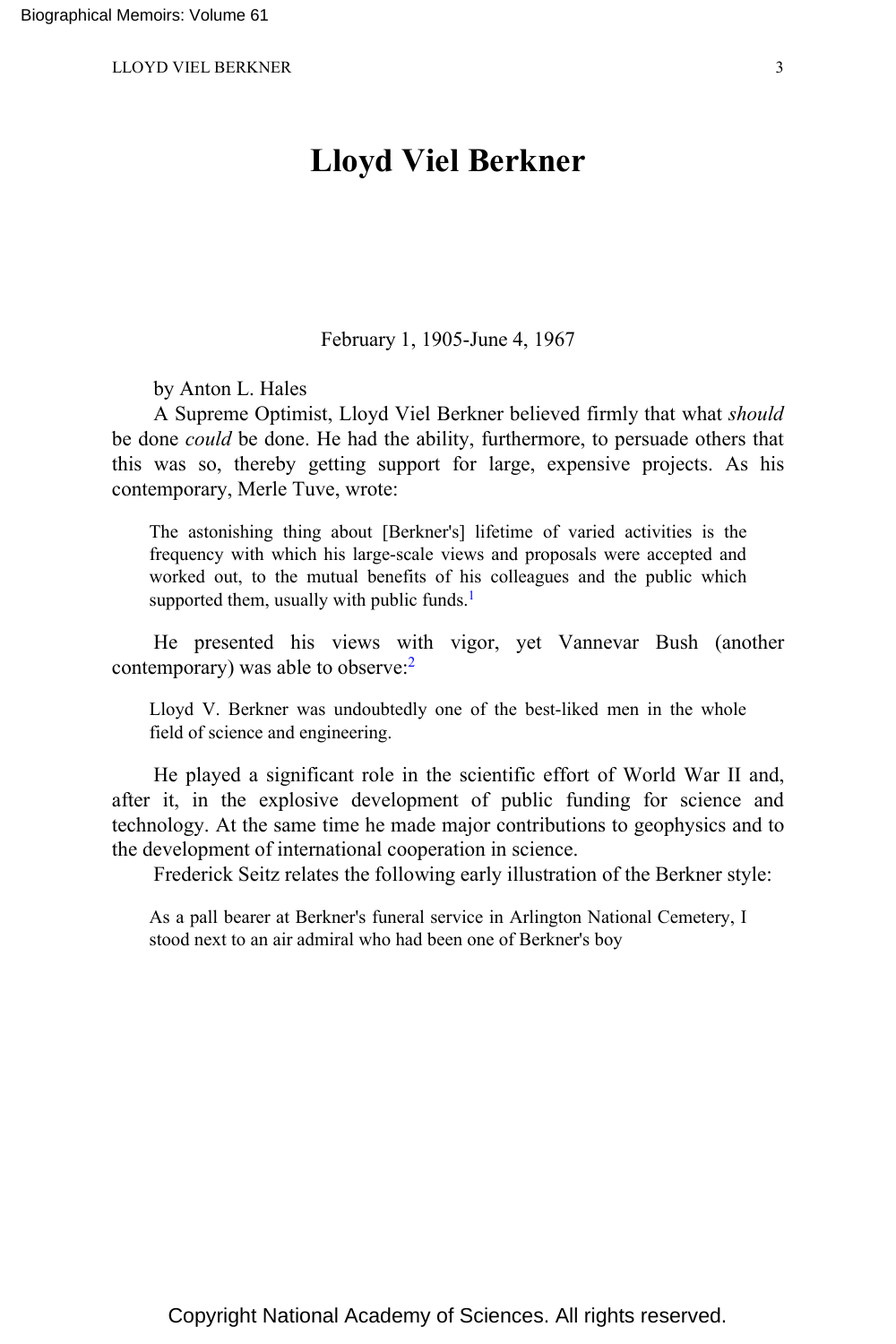hood companions. Like all of us present he was experiencing a profound sense of loss. During one of the interludes in the ceremony, my companion said: ''It is because of Berkner that I am an air admiral. When we were in high school together he read a newspaper article stating that the Navy planned to give twenty high school students cadet training for the Air Reserve during summers and invited applicants. Berkner said to me, 'We are going to take them up on that.' I suggested that it was a pretty hopeless cause, but he felt the opportunity was important enough to be worth a try. Both of our applications were turned down, which led me to say 'I told you so.' Lloyd said, 'Look, we are going to that camp and going to do from the sidelines exactly what everyone else does. One day, two of the boys they picked will fall out, and you and I will fall in.' I followed Lloyd's lead and we did exactly what he proposed, getting up with the others at dawn and going through all the training routine. The officer in charge of the program came up to us one day after about two weeks had passed and said 'Hey! You two, come over here and get into line!' That was our admission to Naval Aviation!'['3](#page-19-0)

Berkner served in the Naval Reserve until 1965, when he retired with the rank of rear admiral.

## **THE EARLY YEARS**

Born in Milwaukee, Wisconsin, on February 1, 1905, Lloyd Berkner grew up in Sleepy Eye, Minnesota. Already at age fourteen he was an enthusiastic radio amateur with his own station, 9AWM, and before entering college set a distance-speed record—using only homemade equipment—for relay-radio communication from Connecticut to Hawaii and back.<sup>4</sup> At the University of Minnesota, where he studied electrical engineering, he worked with the university's experimental radio station to establish WLB, one of the Twin Cities' earliest broadcast radio stations. He also joined the Naval Aviation Reserve, took flight training, and devised, installed, and flight-tested a small VHF radiocommunication system for small naval aircraft. (One wonders how he found time to do all this while completing his degree!)

For a year after graduating from Minnesota in 1927, Berkner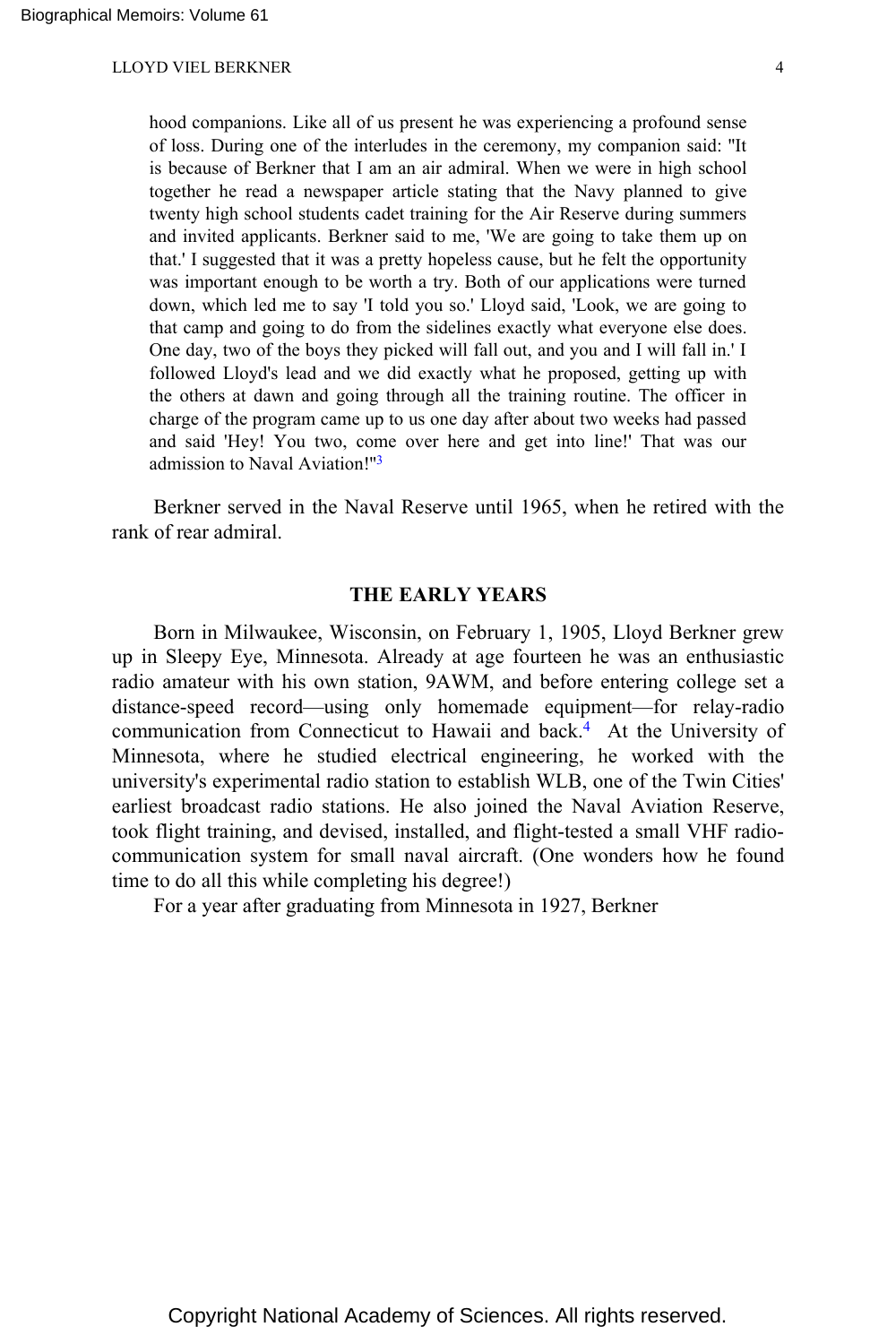worked on a radio-range system for the early airmail routes and on radio navigation beacons for the Airways Division of the U.S. Bureau of Lighthouses. Moving to the Bureau of Standards, he accepted an assignment as a radio engineer with the Byrd Antarctic expedition. Leaving behind his new bride, Lillian Fulks, he flew with Byrd on the first Antarctic flight—a reconnaissance mission to find a path through the ice for the ship to reach the base. Once in Antarctica, Berkner's major duty was to assist Malcolm Hanson in setting up the radio communication equipment on which the success of the expedition depended. Little America's seventy-foot antenna masts made radio communication possible with the expedition's aircraft and stations all over the world.

After the facilities at Little America were completed, Berkner returned with the ships to Dunedin to set up a station that would link Little America with the outside world. Extensive radio operations halfway round the globe to and from Antarctica represented an early epoch in long-distance radio communication and made the Byrd expedition an early "media event." Lillian joined Lloyd in Dunedin, and later the two took part in the Byrd expedition's triumphal tour of New Zealand.<sup>[5](#page-20-0)</sup>

In addition to operating the relay link station for communications from Antarctica, Berkner monitored the strengths of the signals from stations in Great Britain and the United States. He reported his analysis of these data in his first scientific publication.<sup>[6](#page-20-0)</sup>

On returning to the Bureau in 1930, Berkner continued his study of radio transmission conditions. He persuaded the Bureau<sup>7</sup> to initiate a half-million dollar project for studies of the ionosphere using radio-pulse transmissions—a technique developed five years earlier by Breit and Tuve at the Department of Terrestrial Magnetism (DTM), Carnegie Institution of Washington (CIW). This was the first of his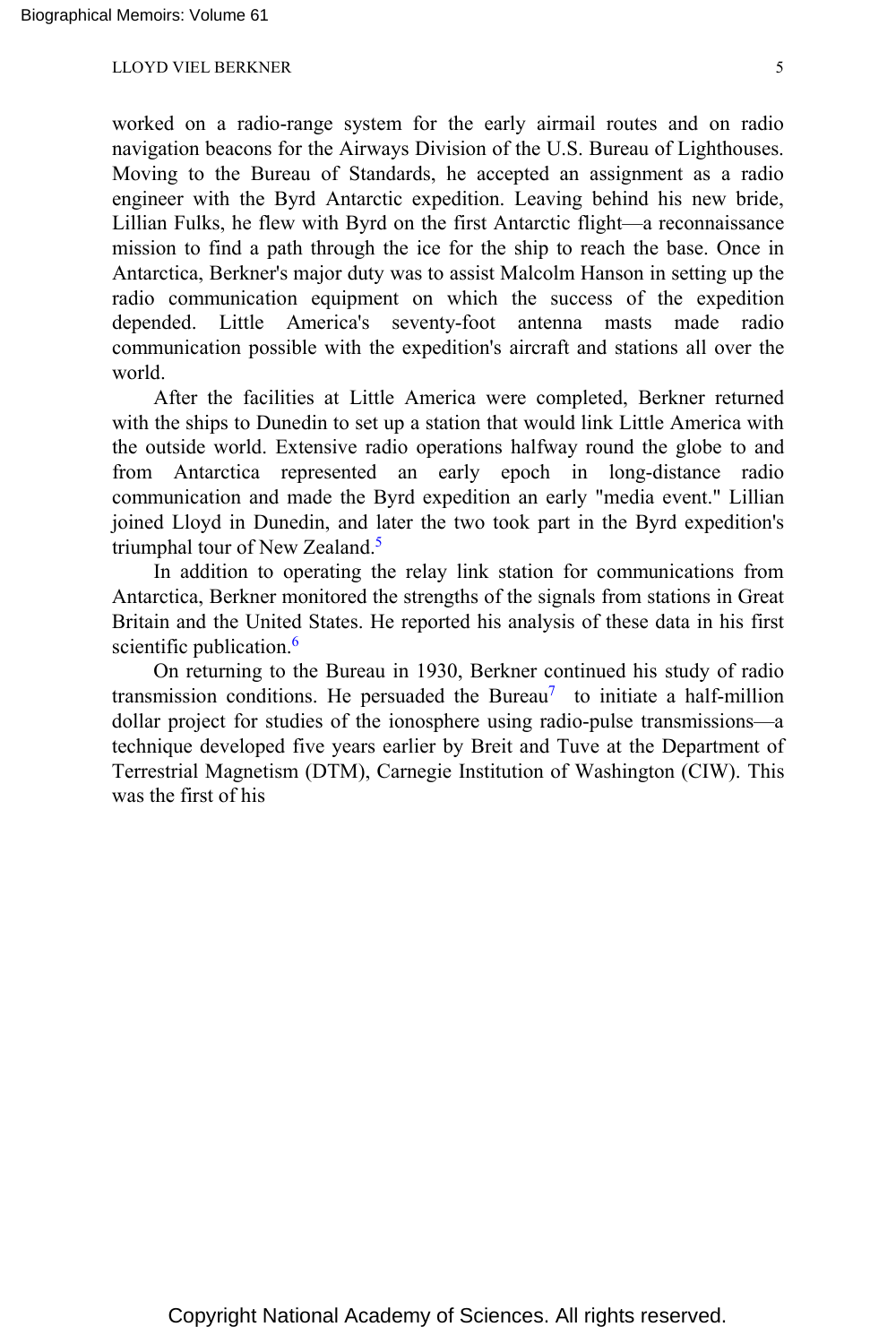many successes in getting order-of-magnitude funding increases for scientific research.

During this period he studied ways to determine the fine structure of the Flayer of the ionosphere, strove to develop a rationale for the prediction of long distance short-wave radio propagation conditions, and analyzed ionosphere data collected during the Second Polar Year (1932). But in the early years of the Depression, the Bureau of Standards cut the ionosphere project's funds, and the Carnegie group suggested that Berkner join DTM to continue ionospheric research on a smaller and more personal scale.

# **CARNEGIE INSTITUTION OF WASHINGTON, DEPARTMENT OF TERRESTRIAL, MANAGEMENT (1933-39)**

In 1933 the activities of DTM centered on terrestrial magnetism. As acting director John Fleming recorded in CIW's *Year Book* 31: "As in the preceding year, the year July 1, 1931 to June 30, 1932 was given over largely to the statistical investigations of the accumulated observational material and to the development of the possible laboratory attack on problems in terrestrial magnetism and electricity." Research at DTM, however, was neither as circumscribed nor as pedestrian as this statement might imply.

Under Louis Bauer, DTM had completed a systematic magnetic survey of the Earth, including biological, physical, and chemical observations made at sea during the cruises of the nonmagnetic ship, *Carnegie.* It was the analysis of these observations and the magnetic field observations to which Fleming referred. Yet the staff published papers on all aspects of terrestrial magnetism and electricity, including the relation of magnetic phenomena to solar activity and the ionosphere. They also measured the direction of magnetism of rocks and even of sedimentary cores from the North Atlantic.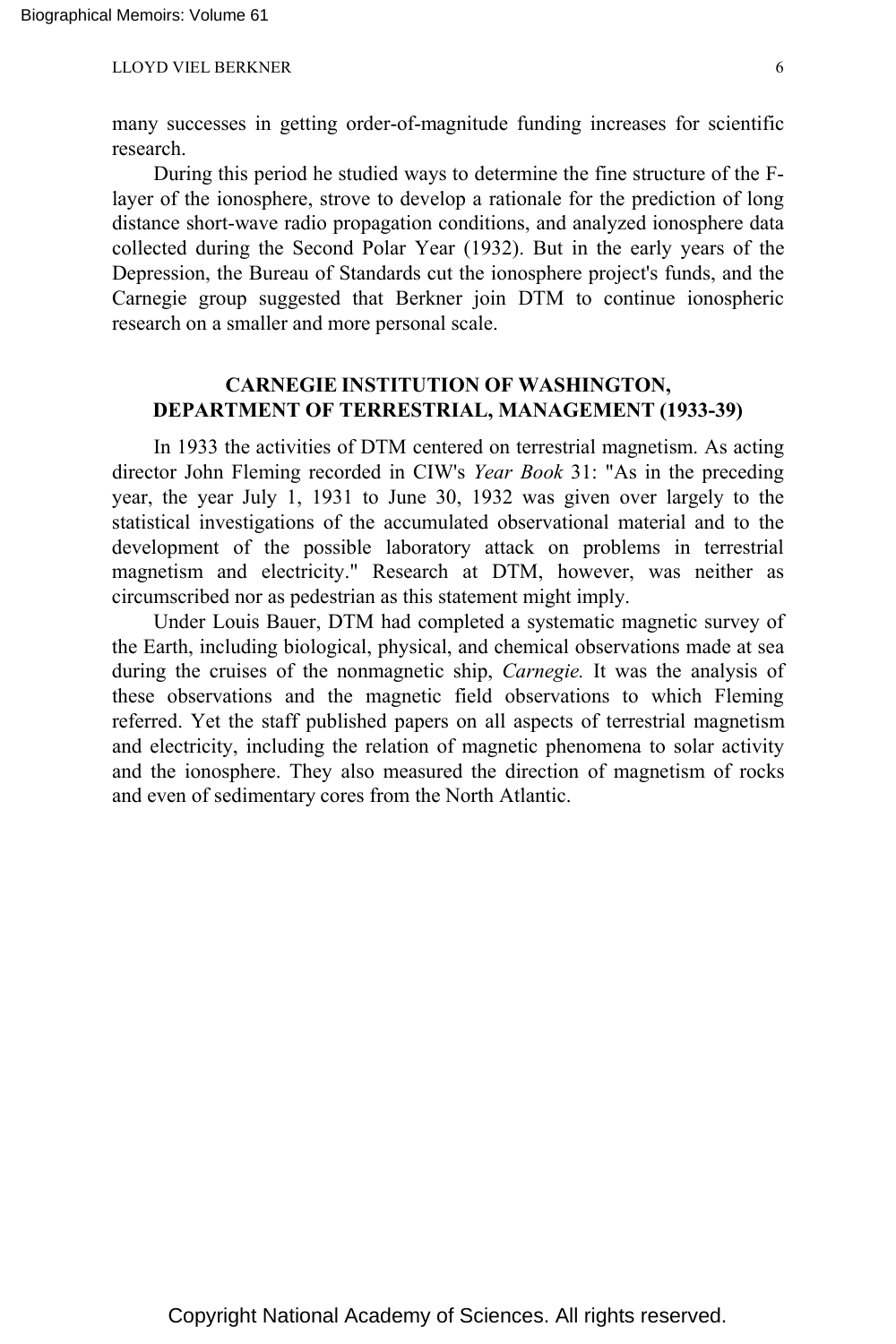But in the thirties excitement in physics centered in the atomic or nuclear fields, and—not surprisingly—DTM physicists became involved in these fields. Begun in 1926, the atomic physics program was "a deliberate attempt to provide a new means of attack on some of the most basic problems in magnetism and physics by the development of artificial (high voltage) sources of high-energy particles and radiations" (CIW *Year Book* 31). These experiments included proton-proton, neutron-neutron, and proton-neutron interactions, as well as various "transmutation" phenomena. The most exciting results were achieved in 1939 when—following the discovery of nuclear fission of uranium by chemical methods (in the language of the *Year Books,* "atomic transmutation'')—DTM nuclear physicists were able to confirm fission of uranium under bombardment by neutrons. The possibility of a chain reaction, and of whether atomic energy in amounts of practical importance could be developed, were mentioned in *Year Book* 39.

The staff of DTM was a small and coherent group, all well aware of what each other was doing. It was in this environment that Berkner's scientific interests developed. Their regular conferences on ionospheric research and theoretical physics brought visitors from all over the world, and during this period, Berkner developed his appreciation of geophysics as a global science dependent on worldwide observations.

At DTM, Berkner worked on the ionosphere-sounding program, and all his papers were concerned with the ionosphere (and its relation to terrestrial magnetism, solar activity, and radio transmission) or to the development of equipment for ionospheric observation (as, for example, the continuously recording, automatic ionosphere recorder).

In 1936 Berkner and his wife visited Germany and England. In England he met Sir Edward Appleton, who then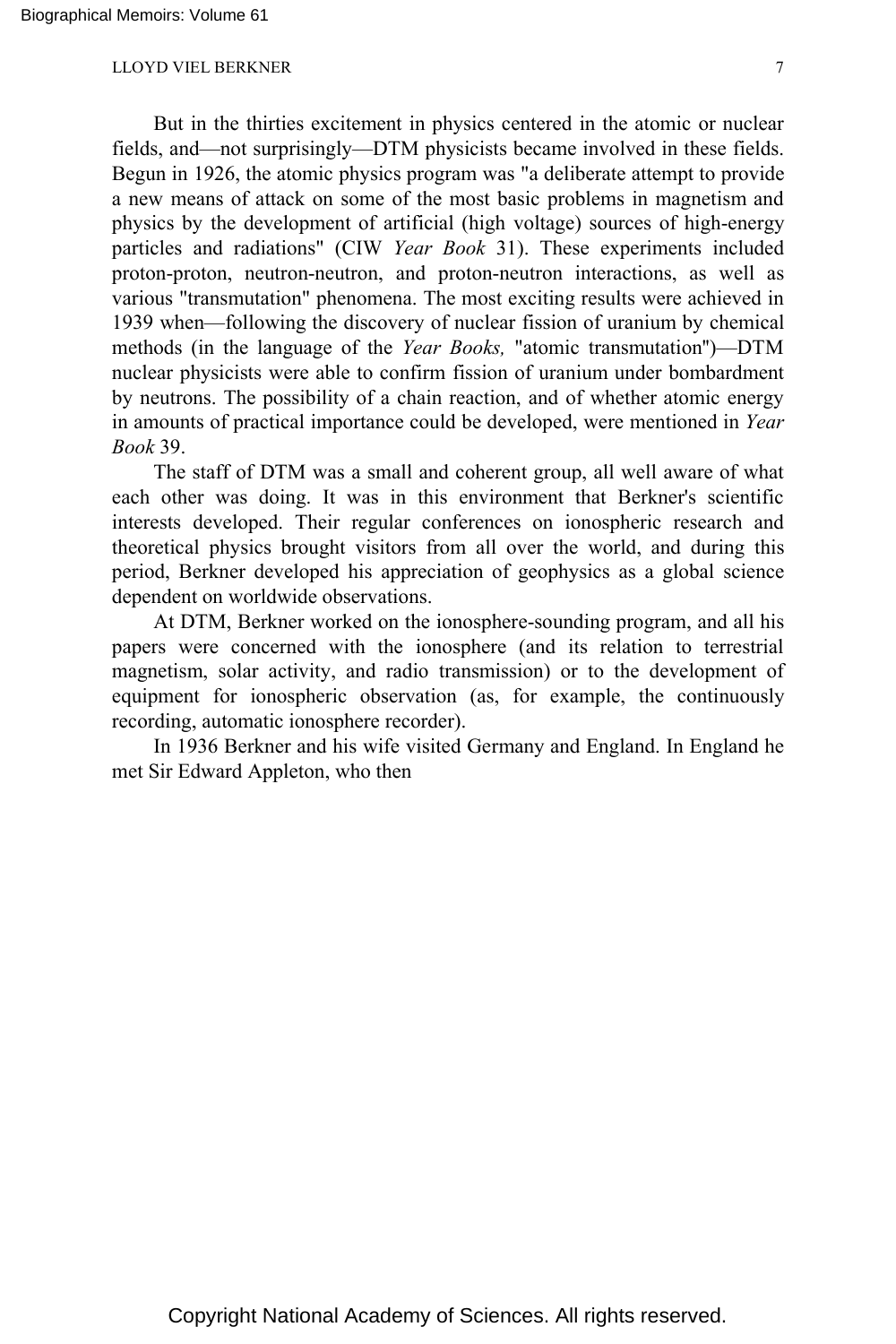led the British research on the ionosphere. He also attended his first international meeting, the General Assembly of the International Union of Geodesy and Geophysics at Edinburgh.

In 1938 the Berkner family spent some months at the Carnegie Magnetic Observatory at Watheroo, Australia, which proved to be a great family experience. Travelling by ship to England, they then sailed the Suez Canal route to Australia, with stops at many ports on the way. There followed nine months of life in the Australian outback while Lloyd first installed an automatic ionosphere-sounder, then worked on the records he received from it. On the way back to the United States, he lectured on aspects of ionospheric research at universities in Australia and New Zealand.

As Henry Booker wrote of this period of Berkner's career:

In the 1930s only two or three people in the world were thinking about automatic ionospheric observatories. Of these few, the one who conceived, designed, built, installed, operated, and exploited scientifically the first group of successful ionospheric observatories was Lloyd Berkner .... While this period of Berkner's career was dominated by the creation of a new style of ionospheric sounding equipment, and while this type of equipment became of great practical importance for radio communications, his personal objective in the endeavor was to further the science of geophysics .... With these sounders many ionospheric phenomena now well known were clearly recognized for the first time.<sup>[8](#page-20-0)</sup>

Berkner, Wells, and Seaton published more than fifteen joint papers describing these phenomena before the outbreak of World War II.<sup>[9](#page-20-0)</sup>

It is clear that in the eyes of DTM's three ionosphere researchers and of other colleagues at DTM, their research was pure, or basic, science. Yet it would be hard to argue they never had practical ends in mind. Their work on the ionosphere may not qualify as basic science according to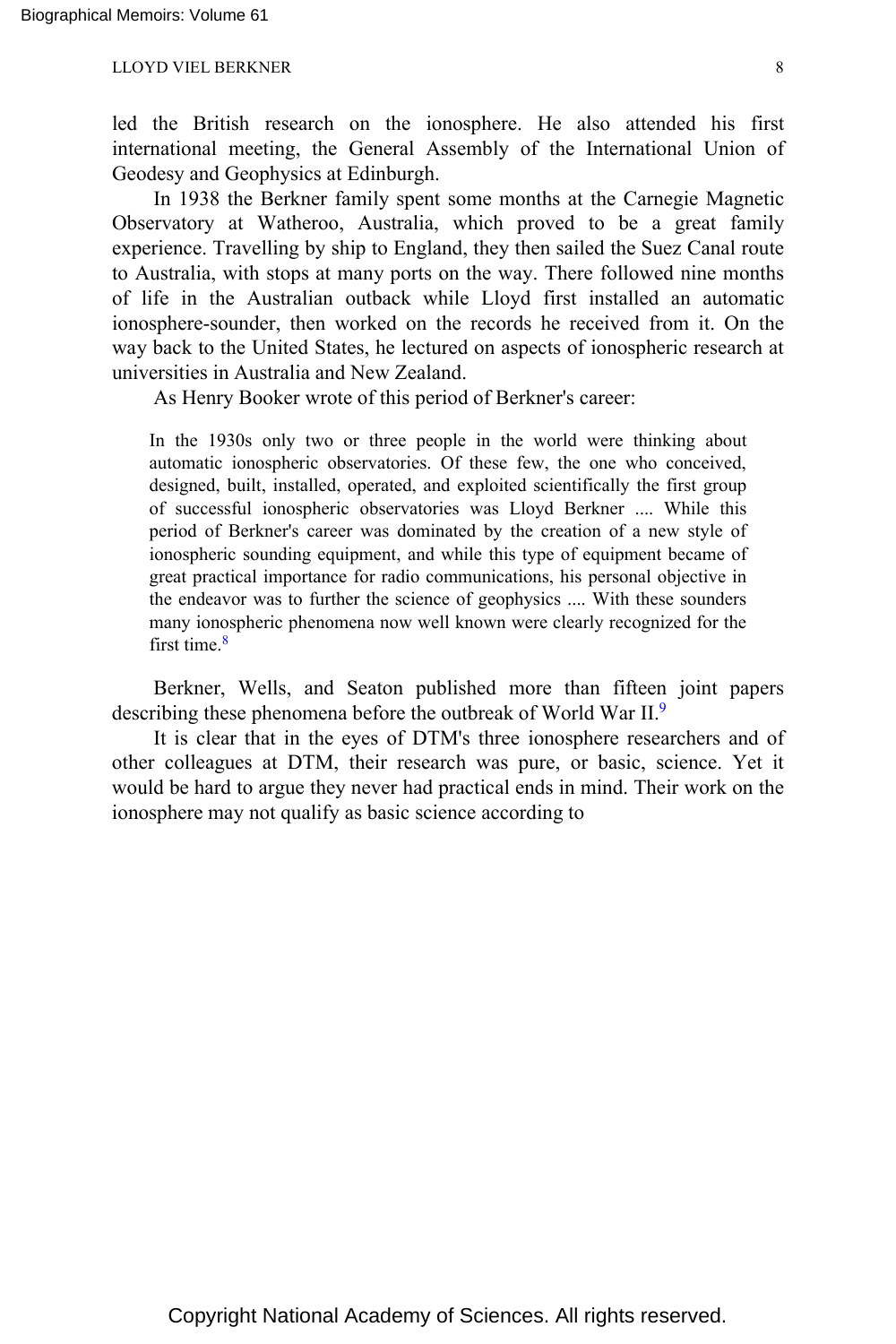Vannevar Bush's definition of basic research as an endless frontier, research "performed without thought of practical ends."<sup>10</sup> Yet basic and applied science are often linked more closely than Bush's definition implies, with the distinction left to the taste of the researcher.

In 1939 Vannevar Bush was president of the Carnegie Institution of Washington. He was also chairman of the National Advisory Committee for Aeronautics and thus had contacts with the White House staff. Convinced that war was coming and that science must play an important role in the impending conflict, he met with President Roosevelt in June 1940. Out of this meeting, the National Defense Research Committee (NDRC) was born. NDRC—later the Office of Scientific Research and Development—was to enlist civilian scientists to work in university laboratories on projects deemed by the Committee to be of importance to the war effort.

Naturally enough, some of the early projects were at DTM: development of a network of ionospheric-sounder stations in the western hemisphere, so that optimum communications frequencies could be predicted; development of a proximity fuse; and atomic fusion experiments using high-energy neutron bombardment of uranium. Long before Pearl Harbor, Berkner worked with Harry Wells on the ionosphere-sounder network and with Merle Tuve on the proximity fuse.

In 1941 Berkner spent a few months in Alaska with Lillian and his two daughters, Patricia and Phyllis, working on the installation of an ionosphere sounder at College, Alaska, which he envisaged as the first stage in the development of a complete geophysical observatory in Alaska.

When the Office of Scientific Research and Development (OSRD) was formed, Bush appointed Berkner as his assistant, but in September 1941, the Navy recalled him to ac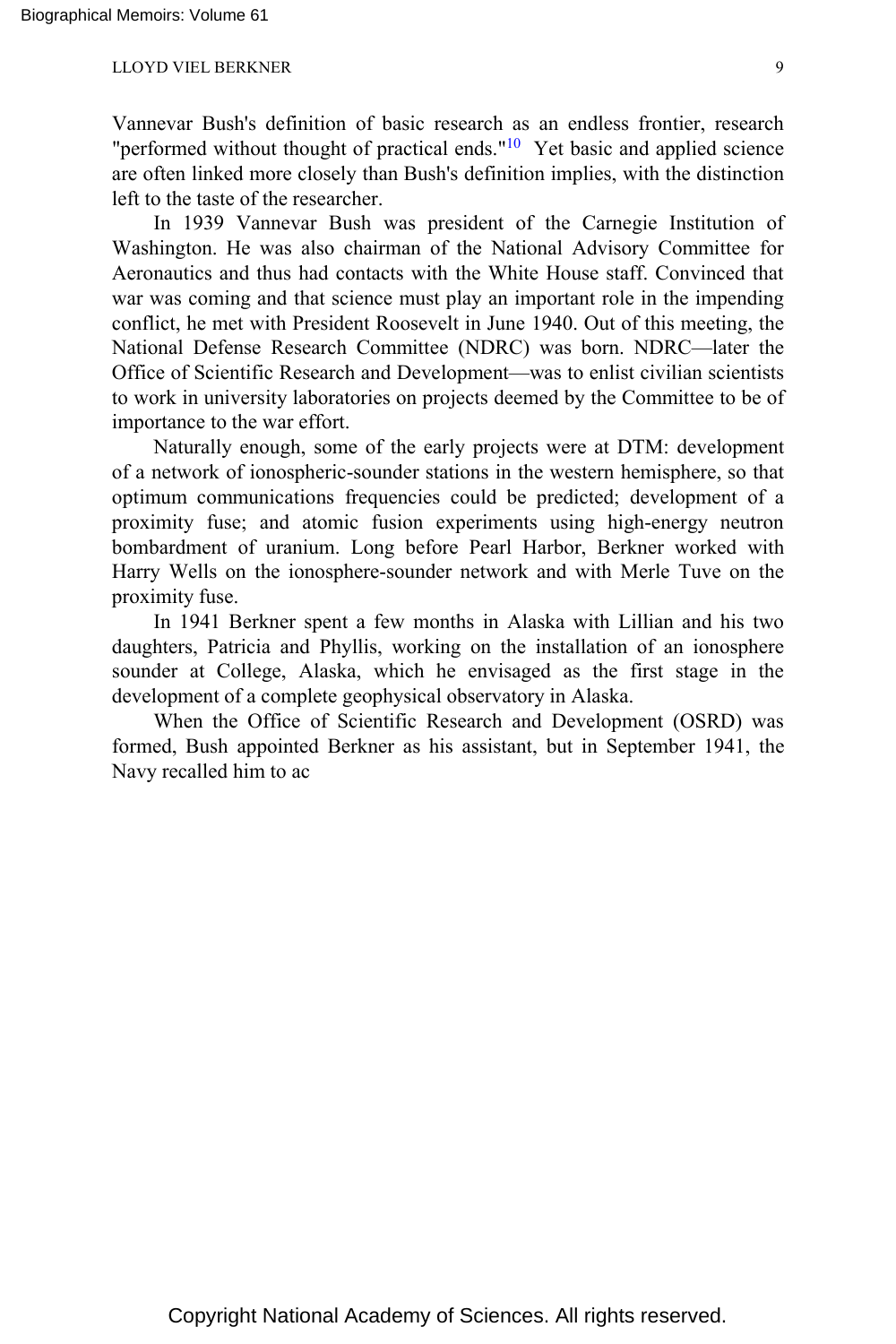tive duty to organize a radar section in the Bureau of Aeronautics. Soon thereafter he was given charge of all naval aviation electronics engineering. Berkner worked tirelessly to supply radar to Naval aircraft as fast as possible, vigorously supporting the development of airborne radar to make fighter aircrafts' protection of the fleet at night more effective.

Of Berkner's wartime work, Admiral Hall said: "The Navy benefited much from Lloyd Berkner's work then.... Although professionally demanding, he was a leader, not a cold driver. Ashore or afloat, he would suggest some idea or means of solving a problem not previously considered. He was persuasive and men liked working for and with him."<sup>11</sup> The Navy awarded him the Legion of Merit and the Secretary of Navy's Commendation with ribbon. The British, conferring on him the Order of the British Empire, called him "a cooperative friend and forthright critic."

## **THE POST-WAR YEARS (1946-51)**

Berkner returned to DTM in 1946 as chairman of the Section of Exploratory Geophysics of the Atmosphere. For much of the period from 1946 to 1951, however, he was on leave of absence to study the interaction between government and science, and Harry Wells managed the Section as acting chairman. In 1946, Vannevar Bush became chairman of the joint Research and Development Board created by the Departments of War and Navy, $12$  and Berkner was appointed executive secretary of the Board.<sup>13</sup> As such he was responsible for the creation of committees, panels, and other mechanisms for involving the scientific and technological community in military R&D.

After this assignment he returned to DTM, but was there barely a year when he was named special assistant to the Secretary of State and granted another leave of absence.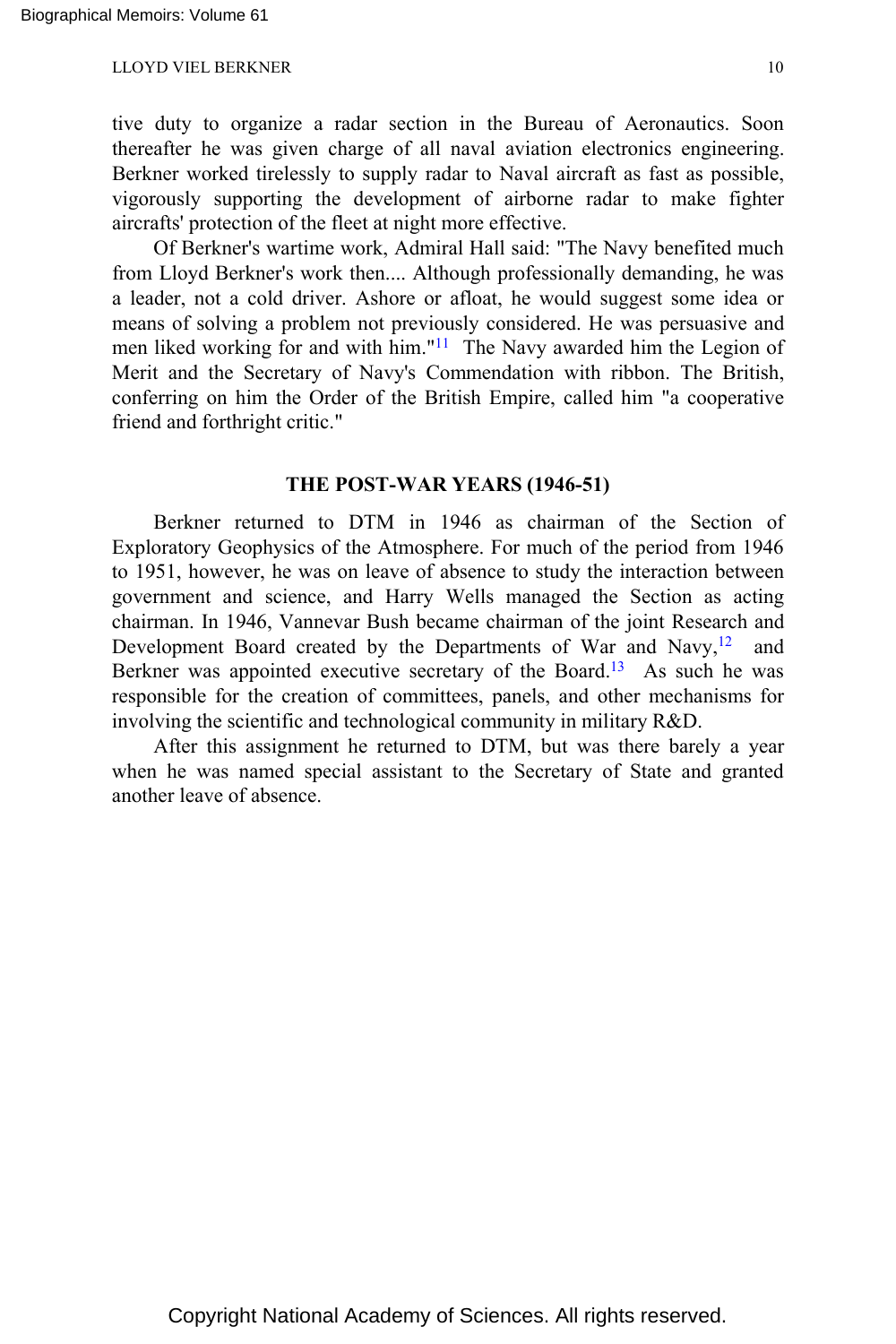He headed a committee that planned and programmed the Military Assistance Program for the North Atlantic Treaty Alliance, saw this program through Congress, and put it into effect.

His next stint at DTM was broken by a study, carried out with a committee of the National Academy of Sciences, of the growing impact of science on foreign policy. The report issued by that committee, *Science and Foreign Relations*—often called the Berkner Report—recommended the appointment of a science advisor to the Secretary of State.

In 1950, during an after-dinner speech at a conference on ionospheric physics at State College, Pennsylvania, Berkner outlined another pressing area of ionospheric research.[14](#page-20-0) He stressed that solving dynamical problems of the outer atmosphere required a major effort, suggested several directions such an effort should take, and then launched into a discussion of the evolution of the Earth and its atmosphere and the role oxygen had played in the emergence of life from the ocean. During the sixties, Berkner himself returned to his earlier interest in the study of the Earth's atmosphere.

# **ASSOCIATED UNIVERSITIES YEARS (1951-60)**

In 1951 Berkner became the first full-time president of Associated Universities Inc. AUI is an autonomous, nonprofit corporation set up by nine northeastern universities to organize and operate a nuclear research center and provide large, complex research equipment—such as accelerators and nuclear reactors—for use by the community.

By 1951, Brookhaven National Laboratory was already well established, and the AUI trustees, in appointing a fulltime president, sought to insure a broader role for AUI in scientific management. Berkner chose to give Brookhaven only general oversight, leaving control of the laboratory in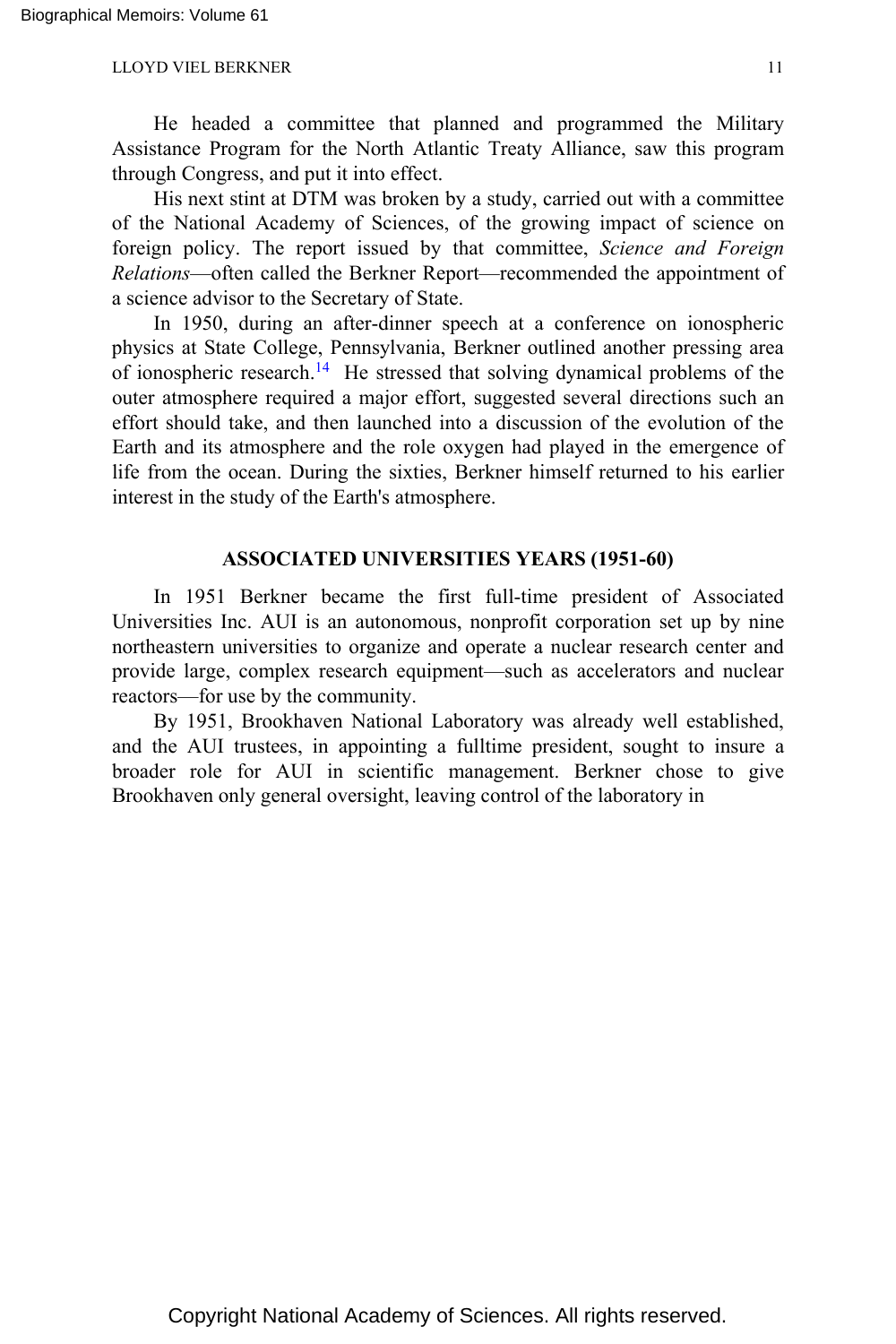the hands of the director. At Brookhaven during this period, new high-energy particle accelerators were developed.

In his early years at AUI, Berkner was involved in a number of defenserelated studies. One of the more important of these was the M.I.T. summer study program, Project Lincoln, that led to the creation of the Distant Early Warning (DEW) line in the Arctic.

In 1954 AUI undertook responsibility for the organization of the National Radio Astronomy Laboratory at Greenbank, West Virginia. The first telescope, an eighty-five foot dish, was completed in 1958. The construction of the highprecision, fully steerable, 140-foot-diameter telescope—although beset by both financial and technical difficulties—was well under way by 1960, though it was not completed until 1963. It was during his years as AUI president that Berkner's involvement in national and international science reached its peak.

# **BERKNER'S ROLE IN NATIONAL AND INTERNATIONAL SCIENCE**

At the Edinburgh General Assembly of IUGG in 1936, Berkner became secretary of a joint committee of IUGG and URSI (the International Union of Radio Sciences). In 1946 he was active in the discussion that led to the reorganization of IUGG and in 1948 became a member of its executive committee.

Berkner's greatest contribution to international science was his suggestion (in April 1950 at a party at Van Allen's home in honor of Sidney Chapman) that a third International Polar Year should be arranged twenty-five years after the second, instead of after the customary fifty years. Berkner argued that technologies developed during the war years would make possible more effective study of Antarctica, that 1957-58 would be a year of sun spot maximum, and—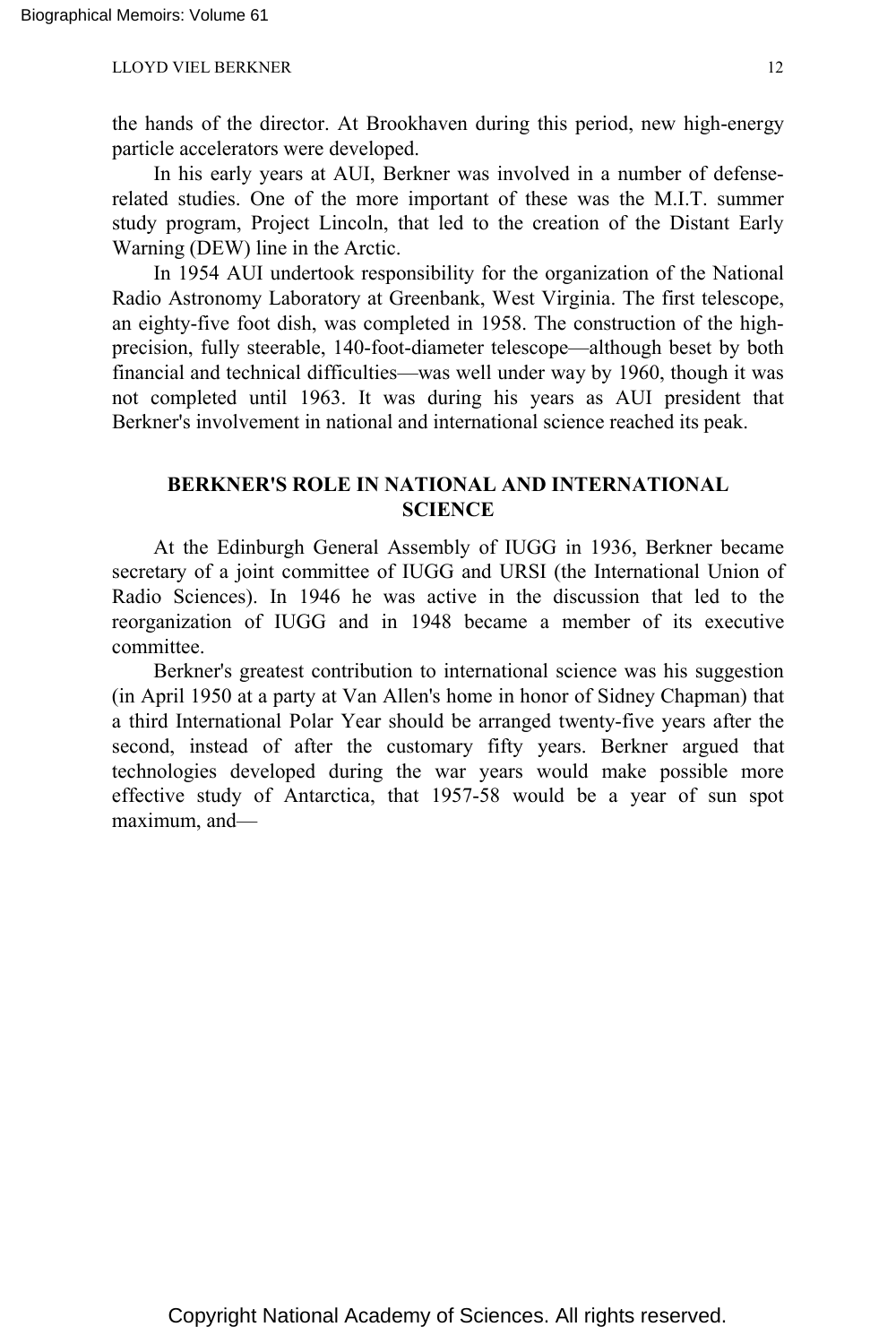what J. Tuzo Wilson called "the most persuasive of all"—that those present at the party would be able to participate in 1957-58 but not in 1982-83.<sup>15</sup> Berkner envisaged a global program, not one restricted to the polar regions, and Sidney Chapman later suggested it be called the International Geophysical Year (IGY).

The International Council of Scientific Unions (ICSU) created a Special Committee for the International Geophysical Year (CSAGI) with Sidney Chapman as president, Berkner vice president, and Marcel Nicolet secretarygeneral. Of this group, it was Berkner who took the lead in promoting what would become the first of the great international programs in geophysics. Berkner served on the executive committee of the U.S. National Committee, recruiting Kaplan, Shapley, and Gould to act as chairman and vice chairman of the National Committee, and chairman of the Antarctic subcommittee, respectively.

As a result of the IGY and of resolutions passed at the URSI and IUGG General Assemblies in 1954 (endorsed by CSAGI later that year), which drew attention to the advantages of satellites for studying various aspects of solar activity and their effect on the ionosphere, the satellite programs of the United States and the USSR began.

When the resolutions were considered by the U.S. National IGY committee, there were differences of opinion within the committee. Berkner and Athelstan Spilhaus were vigorous advocates of a nonmilitary U.S. space program, but others doubted whether this was really science and whether it was wise for such a large expenditure to be undertaken under the aegis of the IGY committee. Eventually, in July 1955, President Eisenhower announced that there would be a U.S. space program, and not long thereafter the USSR announced a similar program.

As is well known, it was during a reception in honor of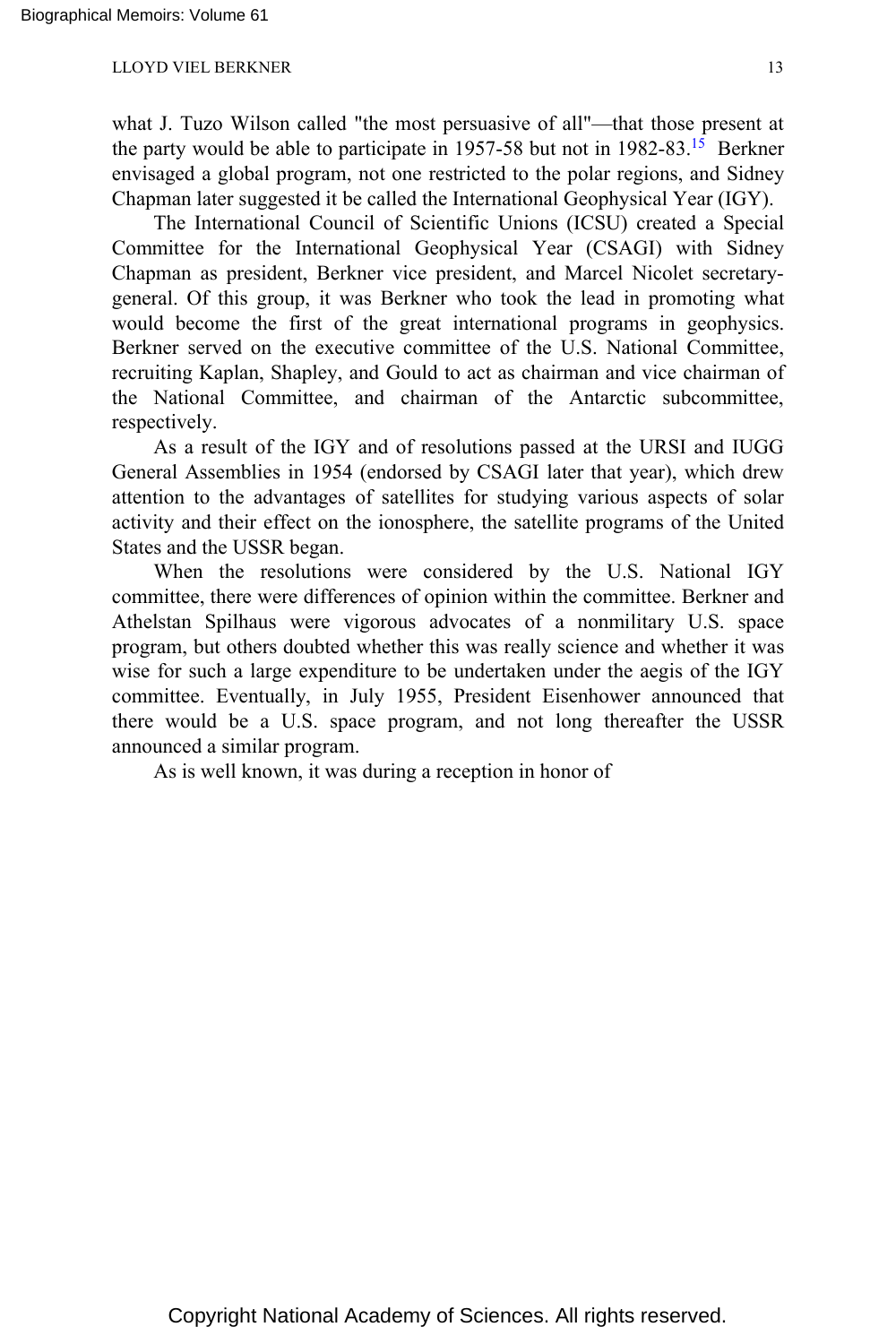CSAGI delegates at the Russian Embassy in Washington on October 4, 1957, that Walter Sullivan of the *New York Times* told Berkner TASS had announced the launch of *Sputnik I.* Berkner immediately announced this publicly, congratulating the Soviets on their achievement. The first U.S. satellite, *Explorer I,* was launched on January 31, 1958. Those who believed that the satellite program would make contributions to science were vindicated when Van Allen announced on May 1, 1958, the discovery of the first of the Van Allen radiation belts as a result of an analysis of observations from *Explorer I.*

The major and most enduring of IGY achievements was its demonstration that international cooperation in solving problems of global science could work. In 1959, the Antarctic program culminated with the signing of the Antarctic Treaty, which reserves the continent for peaceful and scientific purposes. By the end of IGY, furthermore, the satellite programs had also made major contributions to the understanding of the upper atmosphere. And in all of this, Berkner was highly influential.

Before the end of the International Geophysical Year, the NAS's IGY group recognized that a mechanism for scientific advice regarding the continuation of the space exploration program would be needed and made a proposal to Detlev Bronk, then president of the Academy, for the creation of a Space Science Board. The Board was created in 1958, before the establishment of NASA. As its first chairman, Berkner was, in the words of Frederick Seitz, ''a key figure in the advisory structure which guided the evolution of the new agency."[16](#page-20-0)

Berkner became president of ICSU in 1955 and was one of those responsible for the creation of the Committee on Space Research (COSPAR), the international committee for the promotion of international cooperation in space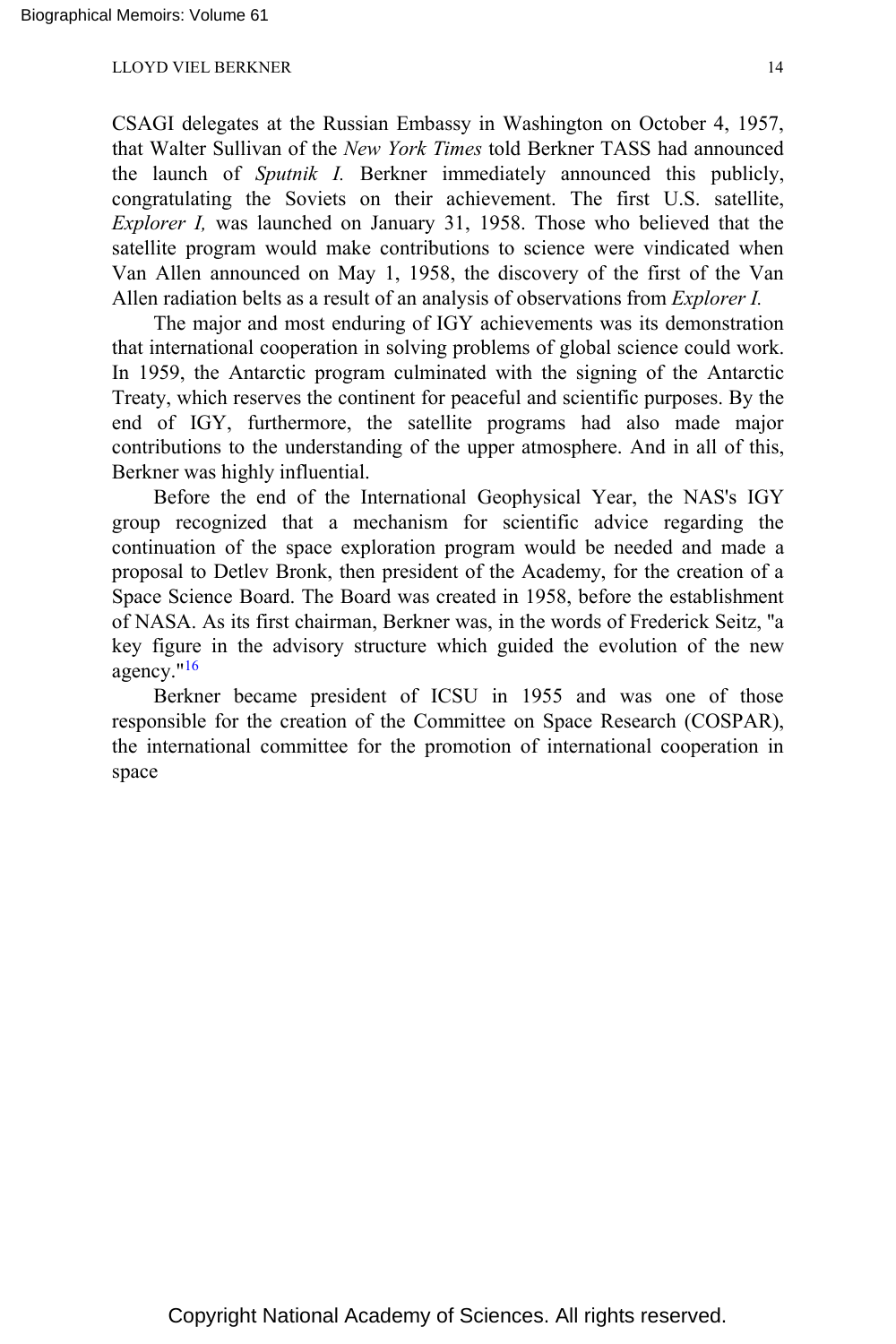science. Professor W. J. G. Benyon, who was president of URSI in 1954 when the satellite resolution was passed, is quoted by Odishaw as paying tribute to Berkner's role. "Berkner was a man of considerable foresight—indeed in some ways he could be termed a scientific visionary. More than anyone else he brought new life and vigor into international cooperation."<sup>17</sup> Berkner became president of URSI in 1957.

Berkner was elected president of the American Geophysical Union (AGU) in 1959. The Union was a flourishing body but, at that time, its only publication was the *Transactions.* For a number of years DTM had published a journal called *Terrestrial Magnetism,* renamed *Journal of Geophysical Research* in 1950, with Merle Tuve as editor. By 1958 Tuve had grown weary of being editor,  $18$  and Berkner, who was president-elect, and Maurice Ewing, who was president, took the opportunity to bring the journal under the control of Unionappointed editors Philip Abelson and Jim Peoples. The financial support needed for this initial phase was obtained from the National Science Foundation.

From this small start the very strong AGU publication program of today has developed. Abelson remarks that, while president, Berkner "brought about changes that made the Union the vital organization it is today. .. . Lloyd Berkner was a man of energy and imagination. He had a liking for people and an ability to identify talent among them. He selected grand objectives and then moved decisively, working with others to achieve the goals. Lloyd was an organization man in the best sense of the word. He understood well how much people working together can accomplish."<sup>[19](#page-20-0)</sup>

One of Berkner's other activities of this time was to chair the Panel on Seismic Improvement, $2<sup>0</sup>$  as a result of doubts about whether the monitor system proposed by the 1958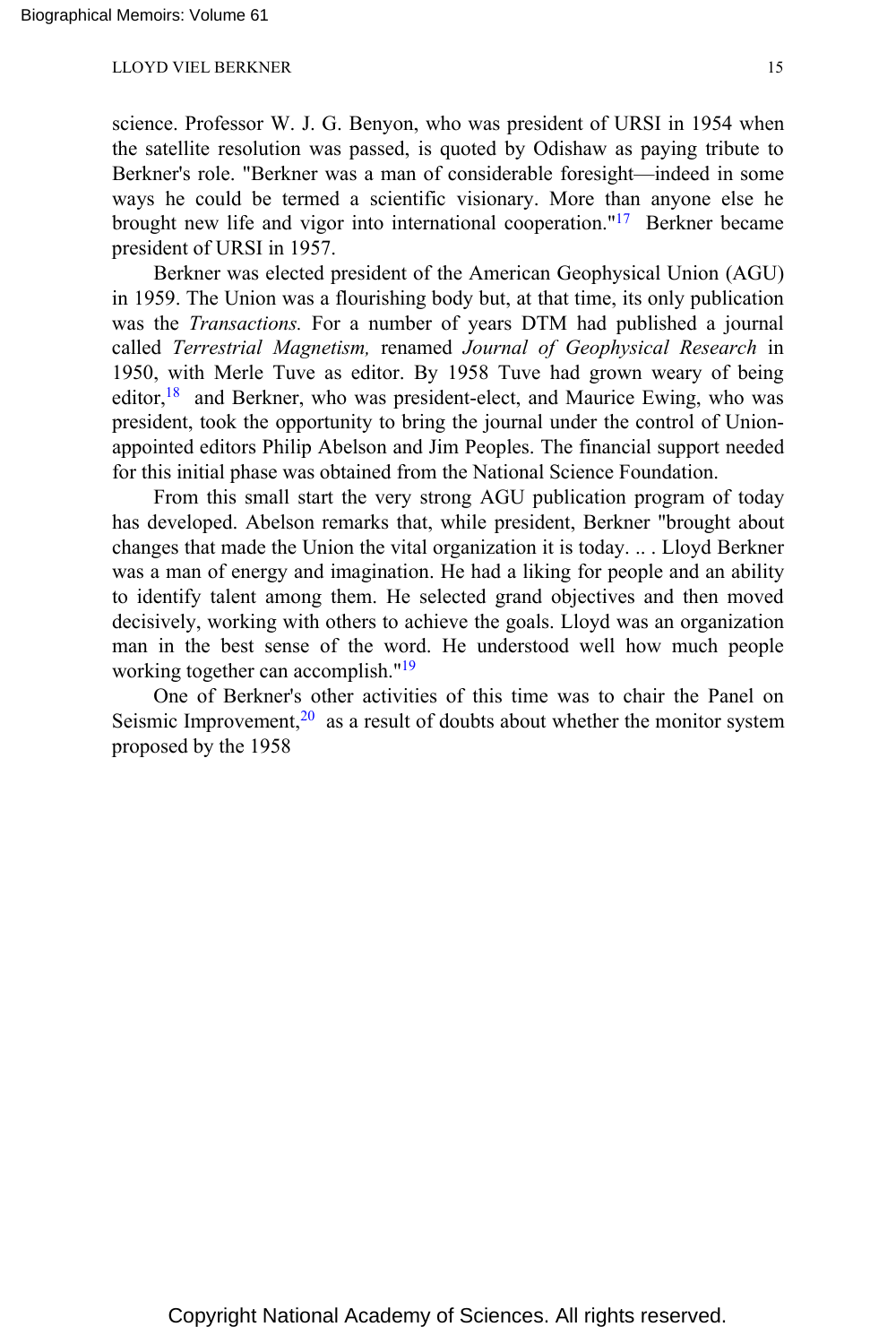Geneva Conference was adequate. Their report, written in only three months, was the blueprint for seismology during the ensuing twenty-five years. Only recently, aided by instruments that give much more complete coverage of the seismic frequencies, have we gone beyond its original vision of processes within the Earth and what can be found out about them. Berkner's role on this panel was described to me by one of the participants: "Berkner had a larger vision of what was needed to make seismology into a modern science than many of the [other committee] members;" and by another: "Lloyd's contribution was to put things into perspective."

Berkner became a member of the Academy in 1948 and was involved in its affairs until his death in 1967. He worked through the Academy in all of his activities in international science. In 1960 he became treasurer and, according to NAS President Frederick Seitz, "revamped the Academy's investment and business operations. $"^{21}$  $"^{21}$  $"^{21}$ 

One of Berkner's Academy activities in the 1950s was to serve as cochairman of the National Committee for Meteorology. Convinced of the need for a national center for atmospheric research, he and others made the case that led to the creation of the National Center for Atmospheric Research, supported by the National Science Foundation, in Boulder, Colorado.

From 1956 to 1959 Berkner served on President Eisenhower's Science Advisory Committee. In 1958 he returned to Antarctica, revisited the 1928-30 Byrd expedition base at Little America, and wrote a report for President Eisenhower. This report was a factor in the President's decision to continue a U.S. Antarctic program after the end of the IGY. An island in the Weddell Sea was named Berkner Island in recognition of his contributions to the development of research in the Antarctic.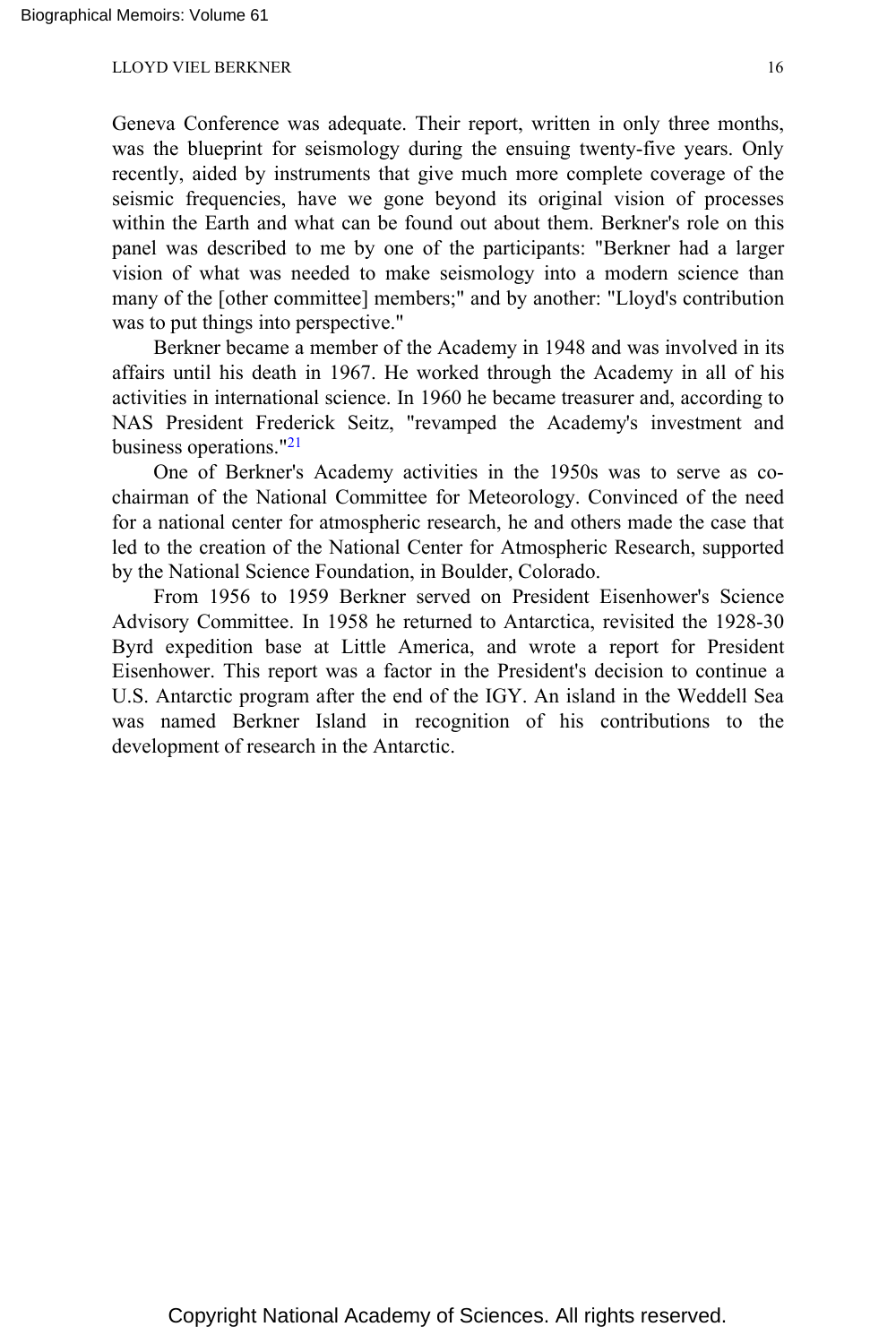# **GRADUATE RESEARCH CENTER OF THE SOUTHWEST**

Berkner joined the board of Texas Instruments in 1957 and—in discussion with Erik Jonsson, Cecil Green, and Eugene McDermott—became aware that a number of leaders of the Southwest community, concerned about the

serious problems facing the intellectual and economic growth of the Southwest in this technological age, . . . realized the imperative need for the generation of an intellectual and scientific climate in the region to ensure its healthy development.<sup>[22](#page-21-0)</sup>

As Tuve describes Berkner's reaction to this problem:

With his typical focus on [those] events and problems forming up to trouble us some years in the future and stimulated by the geographical imbalance so readily observable in higher educational establishments and research activities in the United States, Berkner undertook in the late nineteen-fifties to alert the Midwest and the South to their shortcomings in these areas. $2<sup>3</sup>$ 

Leaders in the Dallas community had set up a Graduate Research Center at Southern Methodist University to provide broad support for graduate activities, but Berkner soon became convinced that so complex a problem required more direct support. As rapidly as qualified faculty were found for the graduate school, for instance, they came under intense pressure to go to more scientifically and technologically advanced regions of the country. Berkner envisaged the creation of a community of scholars in an institution devoted to postgraduate education and research. On February 14, 1961, with the support of the community, the Graduate Research Center of the Southwest—subsequently renamed the Southwest Center for Advanced Studies—came into being.

Berkner expected the Center, with grants from federal agencies, to become self-supporting within a few years. The Center had not yet reached this goal, however, when he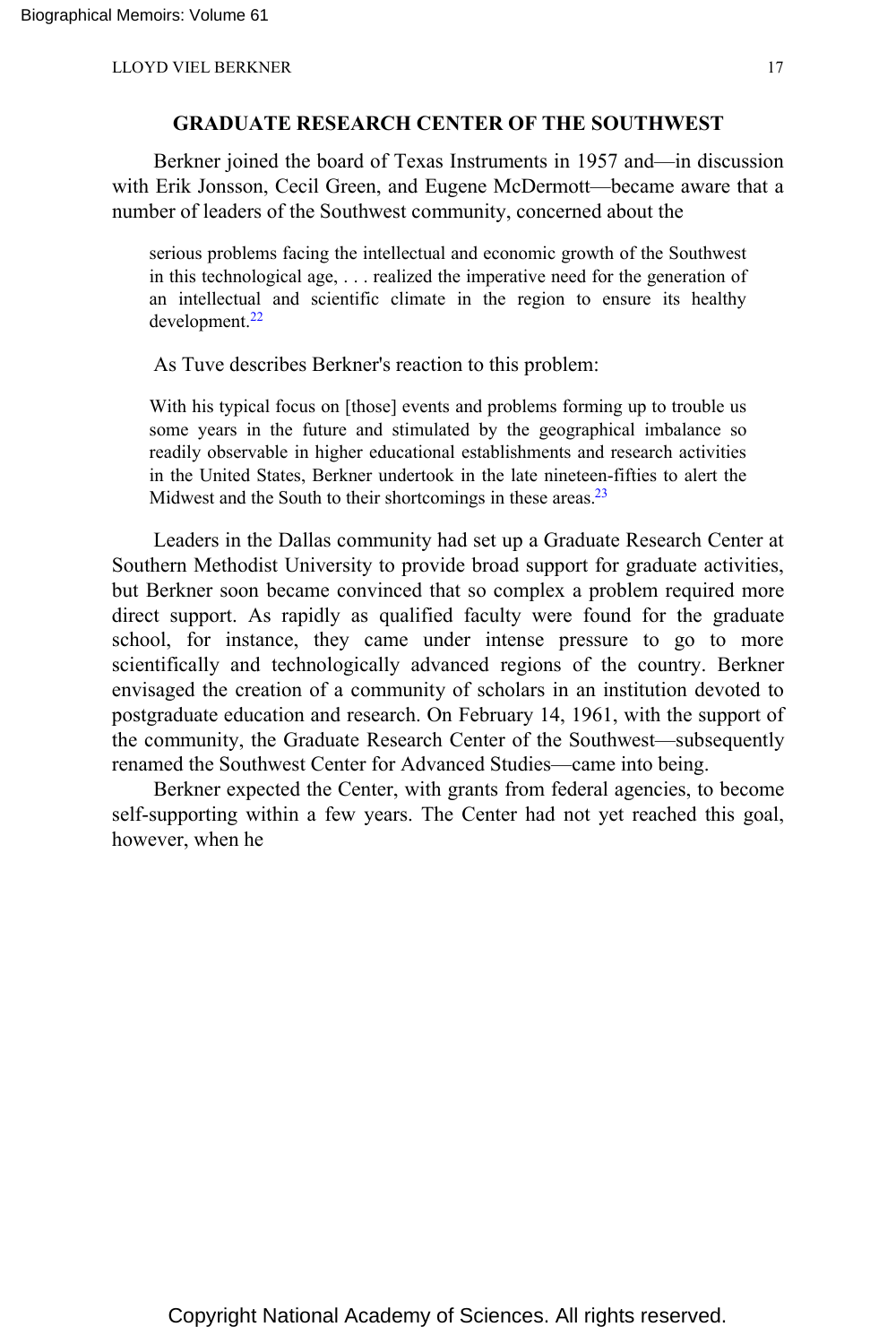suffered his first severe heart attack in June 1964, only two years after the first staff members had joined the Center. After two months in hospital and several more recuperating, Lloyd was forced to curtail his activities on behalf of the Center. Deprived of his full leadership, the Center still was not fully selfsupporting in 1967, the year he died.

In 1969, after lengthy discussion, the Center became the University of Texas at Dallas, with undergraduate programs for juniors and seniors and a limited graduate program. Politically necessary though it may have been, it is my view that the decision to restrict the University to the last two years of an undergraduate program could only prevent its achieving the level of excellence Berkner and the founders of the Center envisioned.<sup>24</sup> It will never be known if Lloyd would have succeeded in achieving his goals for the Center and the region, or whether the problem of geographical imbalance was too intractable for a short-term solution. Clearly the long-term solution is still to come.

Although he curtailed his activities on behalf of the Center, Lloyd was constitutionally unable to take things easy. Together with Lauriston Marshall, he continued studying the evolution of Earth's atmosphere, the main theme of his after-dinner speech to the ionosphere conference at The Pennsylvania State University in 1950. Their view was that Earth was formed without an atmosphere, or had lost its initial atmosphere at an early stage of its history. The present atmosphere has formed as a result of the release of gases from the interior, the three most plentiful being water, nitrogen, and carbon dioxide most of which were removed from the atmosphere to form carbonate rocks. It is not possible for the oxygen of the atmosphere, however, to have come from the interior as oxygen, and it must have been derived in some way from the water (perhaps by photodissociation) and from the carbon dioxide (by photosyn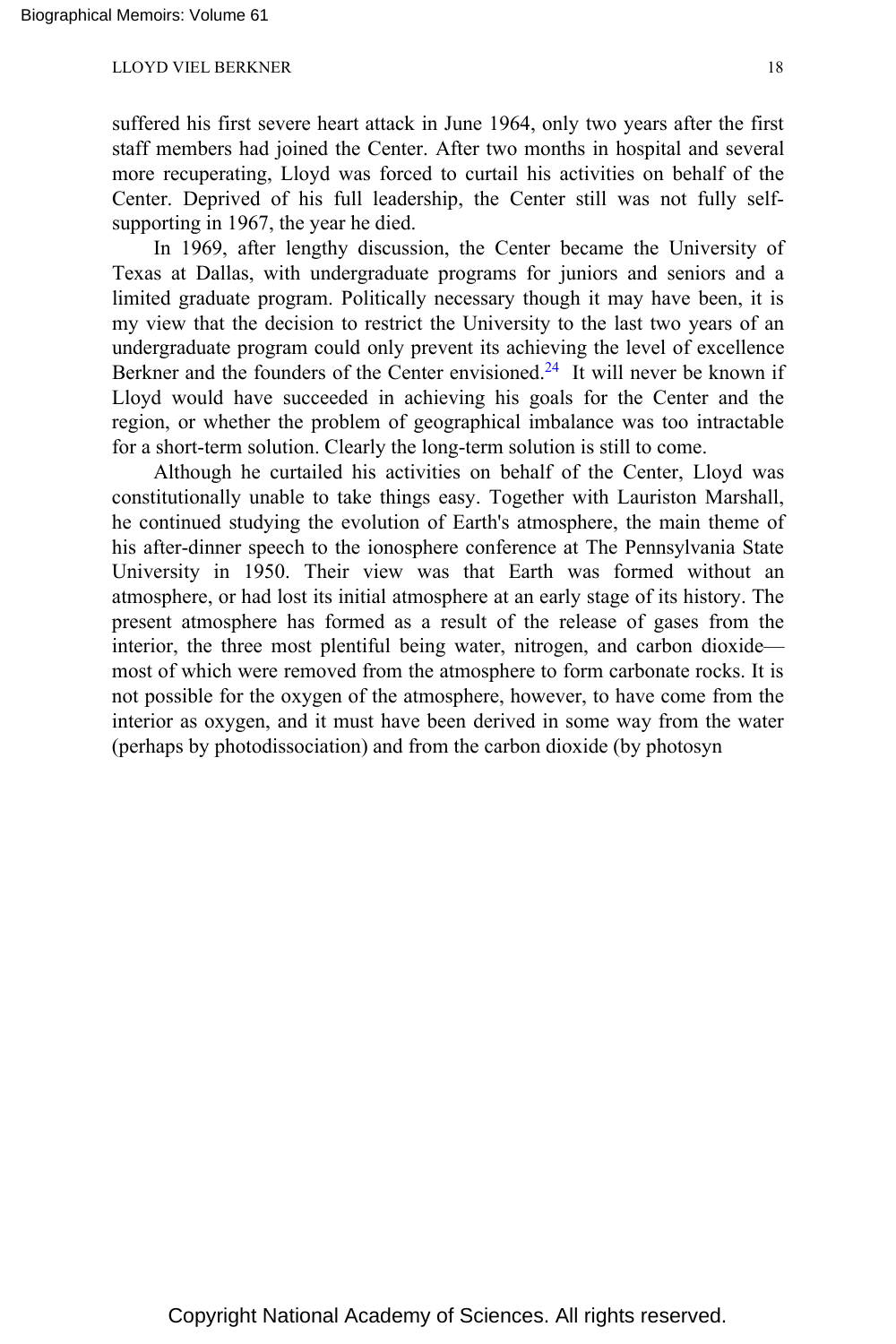thesis). Once the water was broken down, its oxygen would have recombined with the hydrogen unless the hydrogen was able to escape, so that the major source of Earth's oxygen would have had to be carbon dioxide, with the carbon deposited as fossil fuel and in sedimentary rocks.<sup>[25](#page-21-0)</sup>

These studies alone were not enough to keep Lloyd occupied. He continued to make speeches stressing the importance of technology in improving the lot of mankind, while at the same time stressing that ''no technology, however powerful, can solve the problem of an exponentially increasing population." Berkner fully embraced Francis Johnson's observation that "it must be recognized that a biological population will expand until something limits it; this can be deliberate control or it may be hunger or pestilence."[26](#page-21-0)

# **LLOYD BERKNER, THE MAN**

At the dedication of the University of Texas at Dallas's Lloyd Berkner Hall, many tributes were paid to Lloyd Berkner as a colleague. Two of those tributes describe the man so well, they are worth quoting here. Odishaw said:

For Berkner came upon you as though on a wave. A large man, large in physique, large in thought and deliberation, large in style and substance. . . One general trait of his . . . not generally known . . . [in addition to] his good judgment about people, [was] his warmth toward the young.

Or as Erik Jonsson put it:

Now permit me to look at Lloyd, the man, as my colleagues and I know him in SCAS: brilliant, kindly, good-humored, far-seeing, determined, yet patient with his fellows and a beloved friend . . . . Large of body as well as intellect, Lloyd moved easily in any segment of the diverse society and environment between the two Poles. Always he seemed to be "at home" and enjoying himself.

As I have said before, Berkner believed that what *should* be done *could* be done, and in that sense he was an optimist. But this optimism was never illfounded. His goals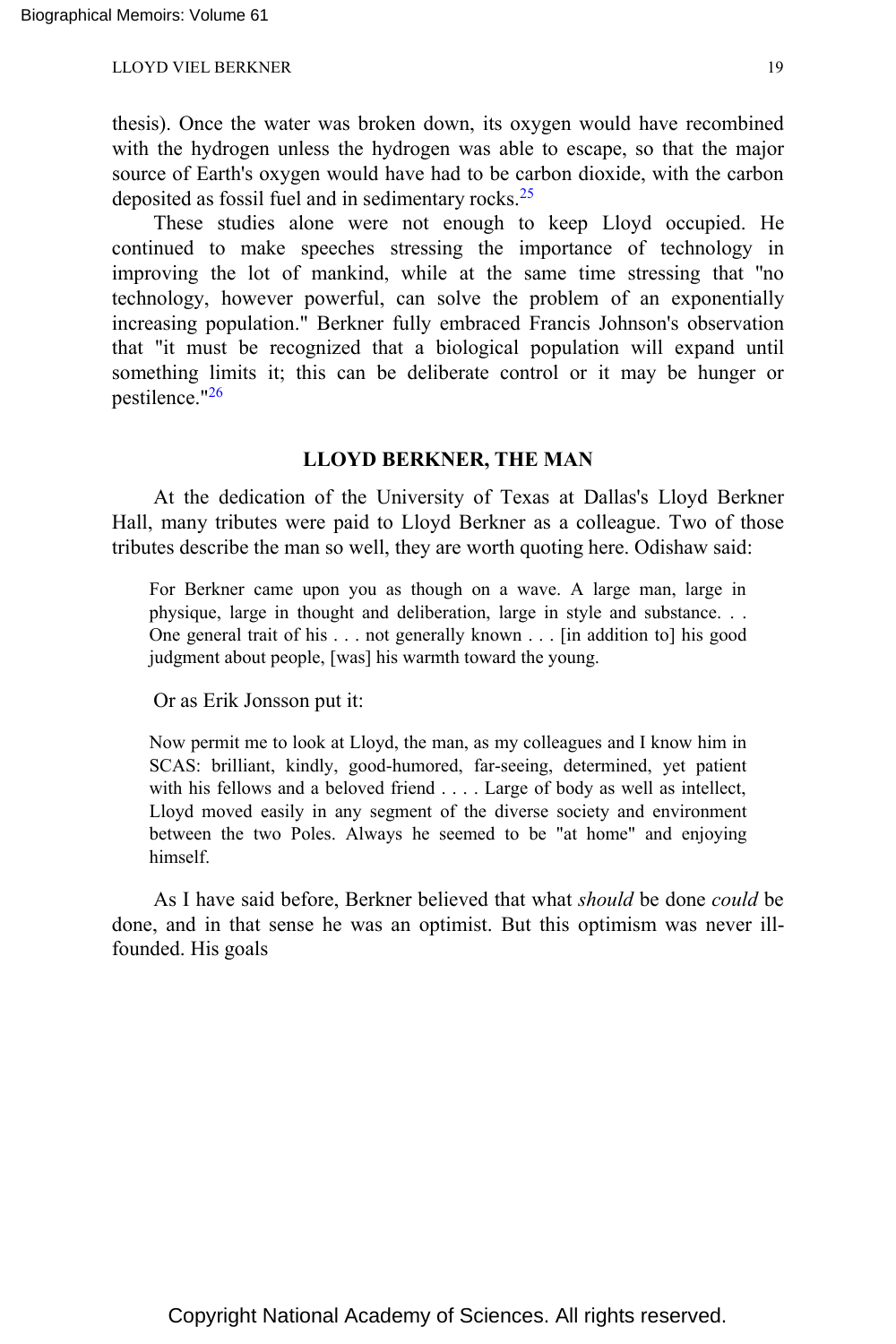were always achievable and almost always achieved (one major exception being his unsuccessful proposal to the National Science Foundation for a national geophysical institute. $27$ )

Berkner liked to do things quickly. His accomplishments during his short spells as executive secretary of the Research and Development Board of the Department of Defense, and at the State Department setting up the Military Aid Program for the North Atlantic Treaty Organization, attest to this. That he was aware of this innate hastiness is shown by self-deprecatory comments he made while speaking to Dael Wolfe, as quoted by Milton Lomask<sup>28</sup>:

It's a good thing they picked Alan [Waterman to direct the National Science Foundation]. He's been slow and cautious, and sometimes people have been irritated by the way he has handled things. But he has been a steady and constructive builder. Had I been director I would have moved too fast, and the Foundation would probably have been torn apart by now. But being aware that he sometimes moved too fast did not affect Berkner's style of achieving his ends.

One factor in his success was his great ability to present a cause so cogently that others found the case difficult to refute. Another was that he enjoyed committees. He was a good committee member and an excellent chairman. He always studied the relevant papers before a meeting. He allowed discussion to continue until he thought all points of view had been expressed, then presented his own summation of the consensus. His timing and judgment were good, and in most cases his conclusion was close enough to the views of the majority that the committee found it acceptable. It was at a committee meeting of the Council of the Academy that he suffered his last, fatal heart attack.

In the years between 1964 and 1967 Lloyd was busier than some of his friends thought was good for him, but when this was put to Lillian Berkner, she replied: "When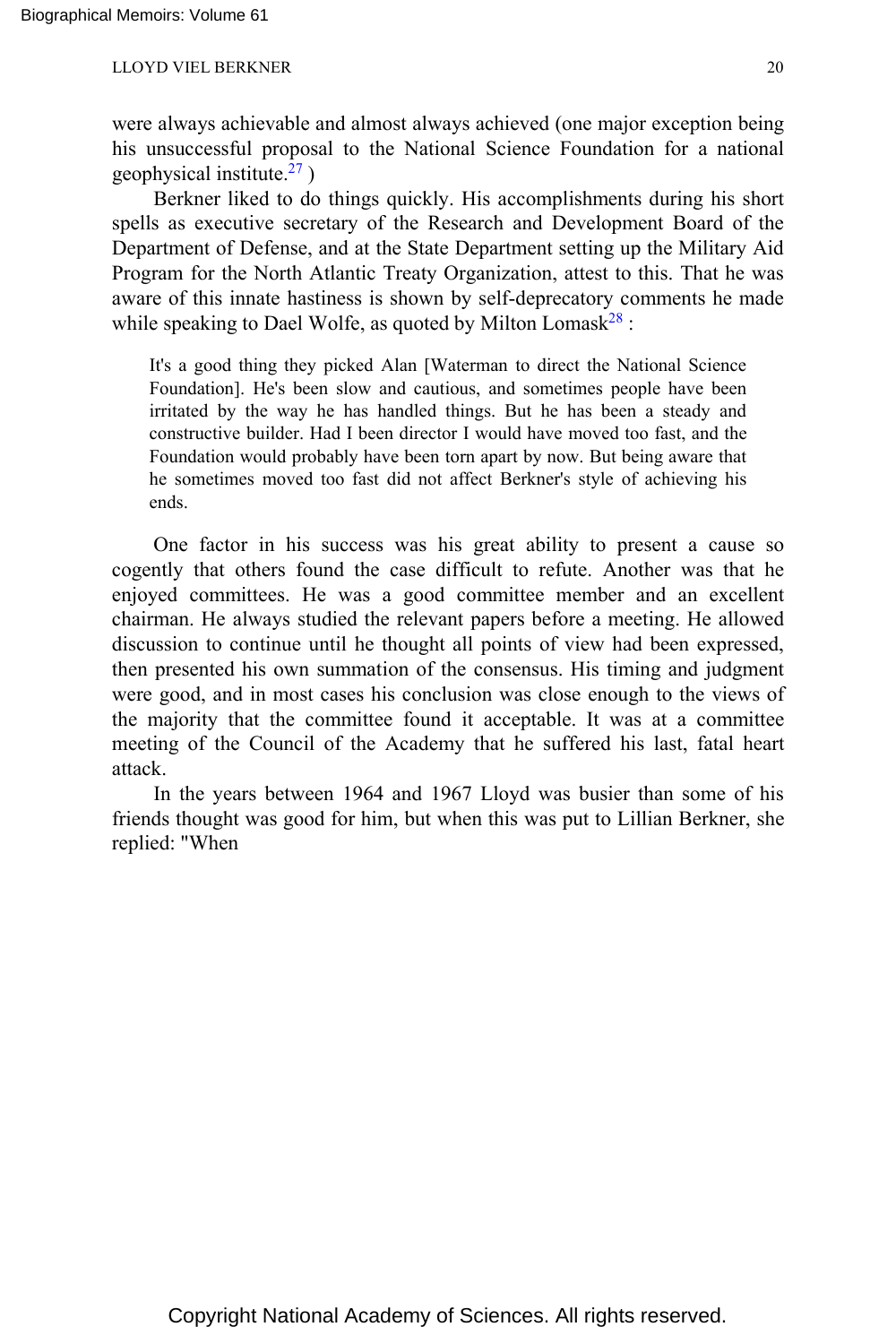<span id="page-19-0"></span>Lloyd is doing nothing he is miserable; when he is busy he is happy and will die happy. I would not have it otherwise."

Berkner never found time to complete a Ph.D., there having always been more urgent science on his agenda, but he was awarded twelve honorary degrees (the D.Sc. from the Brooklyn Polytechnic Institute [1955], Dartmouth College [1958], and the universities of Calcutta [1957], Notre Dame [1958], Columbia [1959], Rochester [1960], and Tulane [1961]; the Ph.D. from the University of Uppsala [1956]; the LL.D. from the University of Edinburgh [1959]; and the D.Eng. from Wayne State University [1962] and Nevada's Lafayette College [1965]), and numerous other awards. His field was geophysics, and he received both the Fleming and Bowie medals of the American Geophysical Union.

More importantly, he was—and is remembered by his friends as—a man of vision.

I am greatly indebted to Lloyd's daughter, Patricia Berkner Booth, for providing me with a copy of an essay, "Lloyd Viel Berkner—Man of Distinction," written by Lloyd's grandson, C. Arthur Booth, in 1978; and also to Francis Johnson and Al Mitchell of the University of Texas at Dallas for making available to me copies of materials from the University's archives. My especial thanks to Professor F. Johnson for sending me a copy of the speeches made at the dedication of Lloyd Berkner Hall in 1973.

## **NOTES**

1. Merle A. Tuve, "Lloyd Viel Berkner," *Yearb. Am. Philos. Soc.* (1967):110.

2. Vannevar Bush, "Lloyd Viel Berkner—A Commentary," *IEEE Spectrum,* 1967.

3. Frederick Seitz, dedication of Lloyd Berkner Hall, University of Texas at Dallas, 1973.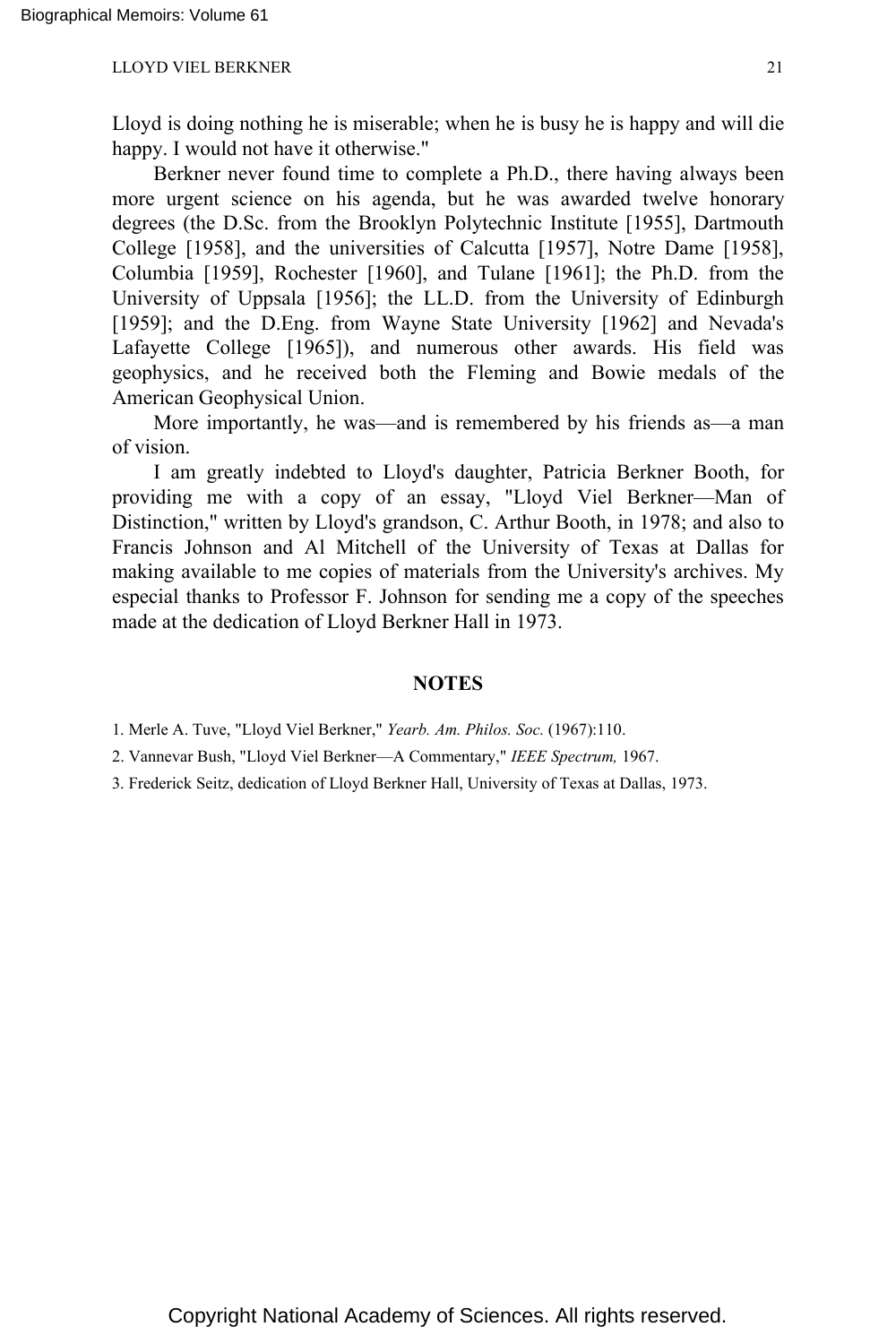<span id="page-20-0"></span>4. Francis S. Johnson, "Lloyd Viel Berkner and His Research," memorial lecture, XVIth General Assembly of the International Union of Radio Science in Ottawa, Canada, 1969.

5. C. Arthur Booth, "Lloyd Viel Berkner—A Man of Distinction," unpublished essay, 1978. A copy of this essay by Berkner's grandson is available in the NAS archives in Washington, D.C.

6. Lloyd V. Berkner, "Some Studies of Radio Transmission Over Long Paths Made on the Byrd Antarctic Expedition," *U.S. Bureau of Standards Journal of Research* 8(1932):265-78.

7. Tuve, "Berkner," *Yearb. Am. Philos. Soc.,* 1967, p. 110.

8. Henry G. Booker, Berkner Hall dedication, University of Texas at Dallas, 1973.

9. The first of these was L. V. Berkner and H. W. Wells, "Report of Ionosphere Investigations at the Huancaljo Observatory (Peru) during 1933," *Proc. Inst. Radio Eng.* 22(1933):1102-1123.

10. See Milton Lomask, *A Minor Miracle,* National Science Foundation, p. 43. "Science—the Endless Frontier" was a report Vannevar Bush prepared at the request of President Franklin D. Roosevelt and submitted to President Harry Truman.

11. G. B. H. Hall, Berkner Hall dedication, University of Texas at Dallas, 1973.

12. The Department of Defense was not created until 1947.

13. Tuve, "Berkner," *Yearb. Am. Philos. Soc.,* 1967, p. 111.

14. Lloyd V. Berkner, part B, in *Proceedings of the Conference on Ionospheric Physics,* eds. L. Katz and N. C. Gerson (Cambridge, Mass.: Geophysics Research Division, Air Force Cambridge Research Center, 1952), p. 14.

15. Hugh Odishaw, Berkner Hall dedication, University of Texas at Dallas, 1973.

16. Seitz, Berkner Hall dedication, University of Texas at Dallas, 1973.

17. Odishaw, Berkner Hall dedication speech, University of Texas at Dallas, 1973.

18. Abelson, Berkner Hall dedication, University of Texas at Dallas, 1973.

19. Philip M. Abelson, Berkner Hall dedication, University of Texas at Dallas, 1973.

20. At the suggestion of the State Department, a panel of distinguished seismologists was named by the Special Assistant to the President.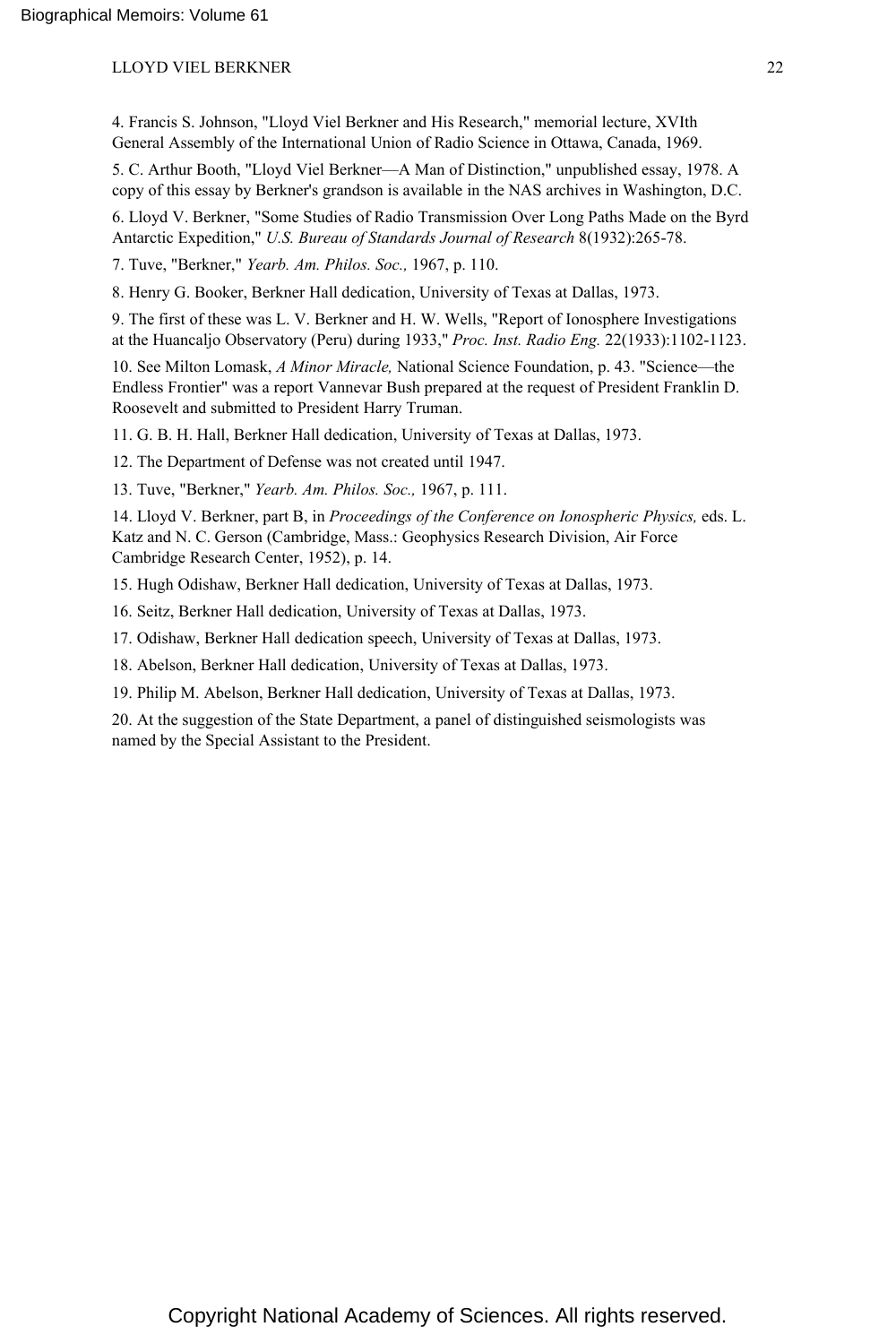<span id="page-21-0"></span>21. Seitz, Berkner Hall dedication, University of Texas at Dallas, 1973.

22. Lloyd V. Berkner, *Graduate Education in the Southwest* (Dallas, Texas: Southern Methodist University Press, 1961).

23. Tuve, "Berkner," *Yearb. Am. Philos. Soc.,* 1967, p. 113.

24. In 1989 the Texas Legislature passed a bill authorizing the University of Texas at Dallas to accept freshman and sophomore students as well as juniors and seniors.

25. L. V. Berkner, "The Role of Oxygen," *Saturday Review* 49(1966): 30-34.

26. Francis Johnson, "Berkner and His Research," Memorial Lecture Series, URSI, August 27, 1969.

27. J. Merton England, *A Patron for Pure Science* (Washington, D.C.: National Science Foundation, 1982), pp. 307-09.

28. Milton Lomask, *A Minor Miracle* (Washington, D.C.: National Science Foundation, 1975), p. 109.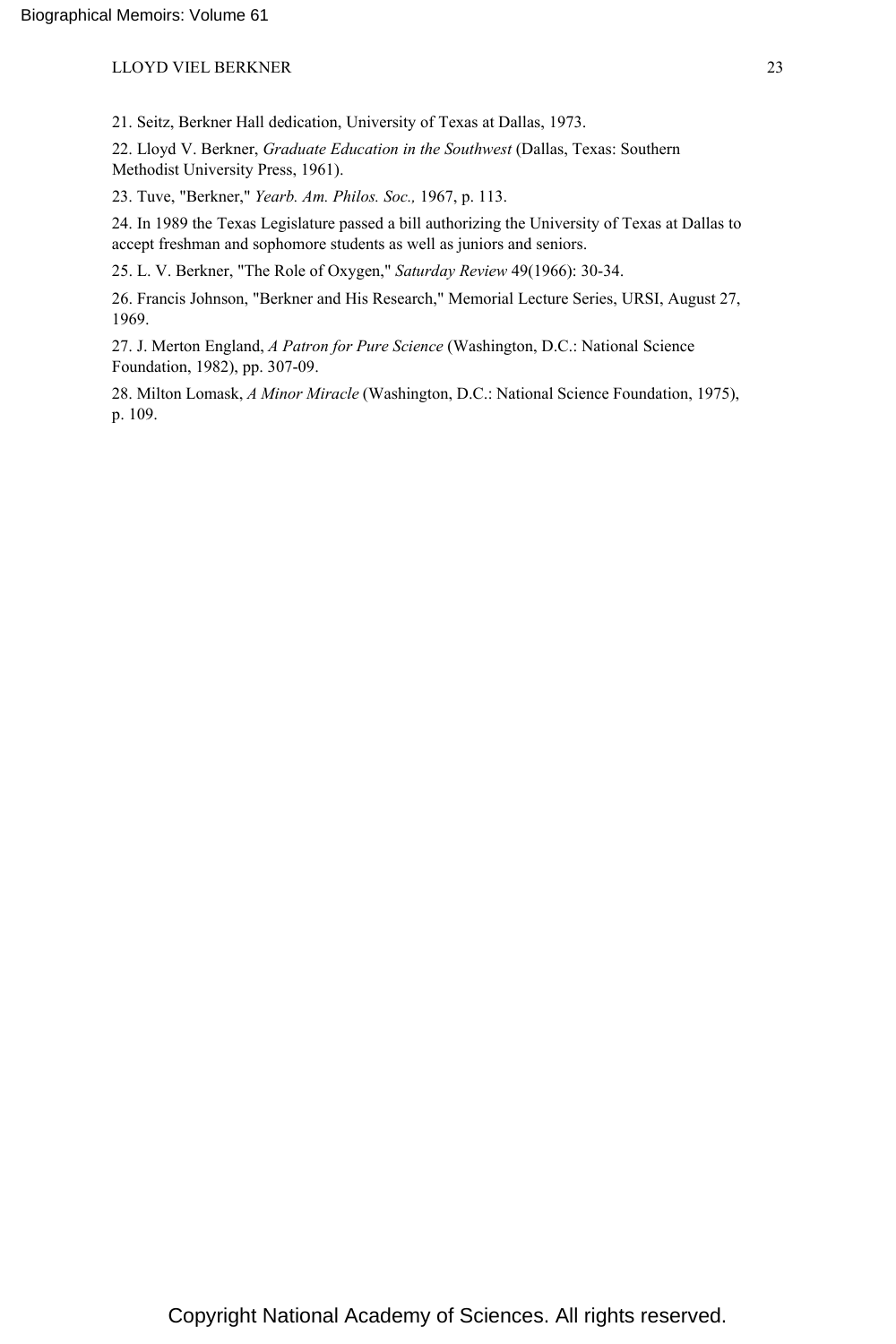# **Selected Bibliography**

- 1932 Note on reception of broadcast stations at distances exceeding 12,000 kilometers. *Proc. Inst. Radio Eng.* 20:1324-27 .
- Multifrequency measurement of virtual heights of the ionized regions of the ionosphere. *Assoc. Mag. Electr. Terr. Bull.* 9:201-6 .
- 1935 The ionization of the Earth's upper atmosphere. *Trans. Am. Geophys. Union* 16:20-26 .
- 1936 Variations of upper atmospheric ionization. *Conseil. Internal. Unions Scient. ,* 4ème Rapp. Comm. Relations Solaires et Terrestres., pp. 101-6 .
- 1937 The electrical state of the Earth's outer atmosphere. *Sci. Mon.* 45: 126-41 .
- 1938 With A. G. McNish. The ephemeral variations of the earth's magnetism. In *Cooperation in Research ,* Special Publication no. 501, pp. 223-47 . Washington, D.C.: Carnegie Institution of Washington.
- With H. G. Booker. An ionospheric investigation concerning the Lorentz polarization correction. *Terr. Mag.* 43:427-50 .
- 1939 Concerning the nature of radio fade-out. *Phys. Rev.* 55:536-44 .
- Radio exploration of the Earth's upper atmosphere. In *Physics of the Earth: Terrestrial Magnetism and Electricity ,* vol. 8, pp. 434-91 . New York: McGraw Hill.
- With H. W. Wells and S. L. Seaton. Ionospheric effects associated with magnetic disturbances. *Terr. Mag.* 44:283-311 .
- 1940 With and S. L. Seaton. Systematic ionospheric changes associated with geomagnetic activity. *Terr. Mag.* 45:419-23 .